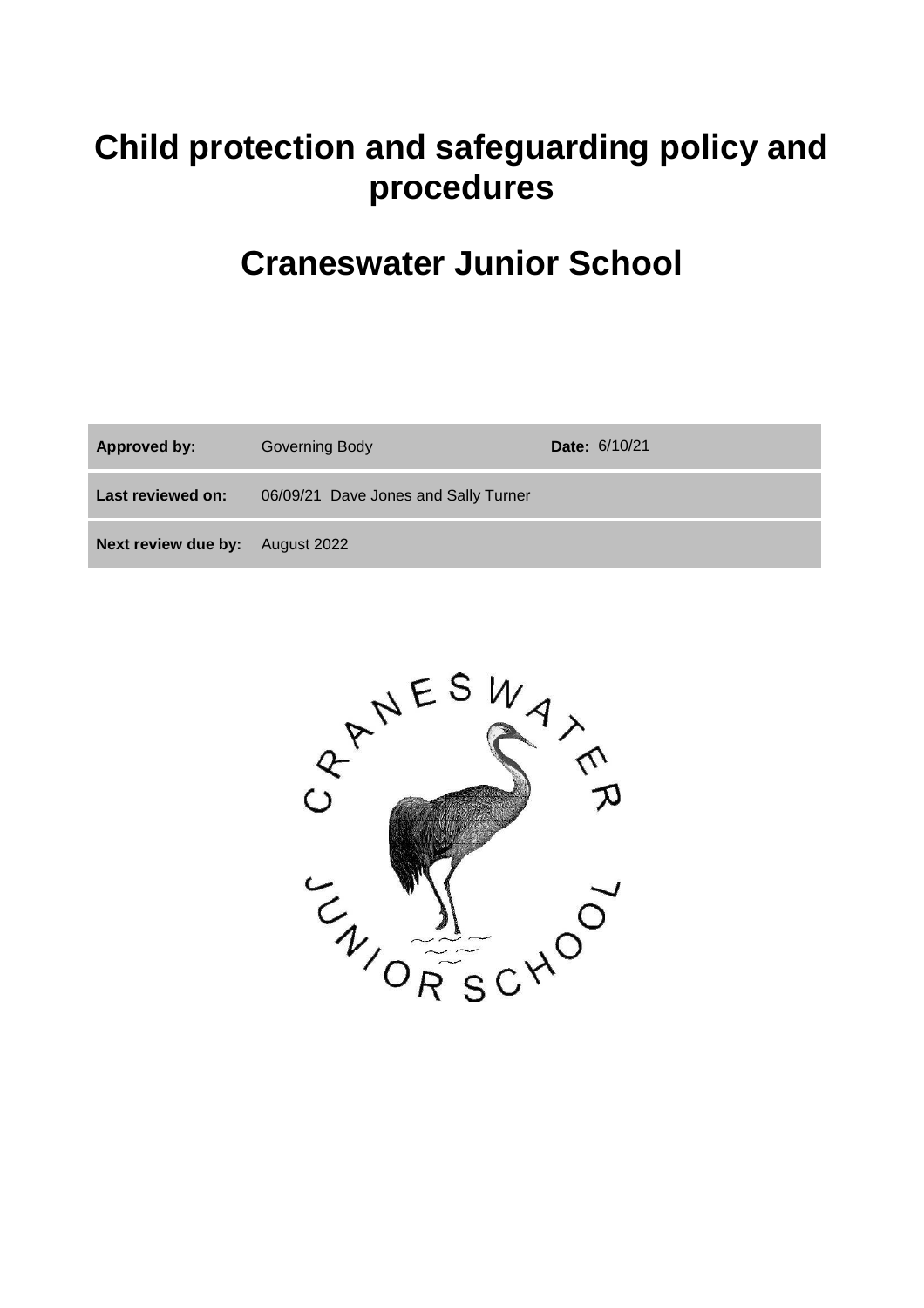# **Contents**

Important contacts. 3

- 1. Aims. 3
- 2. Legislation and statutory guidance. 3
- 3. Definitions. 4
- 4. Equality statement 4
- 5. Roles and responsibilities. 5
- 6. Confidentiality. 6
- 7. Recognising abuse and taking action. 6
- 8. Online safety and the use of mobile technology. 13
- 9. Notifying parents or carers. 14
- 10. Pupils with special educational needs, disabilities or health issues. 15
- 11. Pupils with a social worker 15
- 12. Looked-after and previously looked-after children. 15
- 13. Complaints and concerns about school safeguarding policies. 15
- 14. Record-keeping. 15
- 15. Training. 16
- 16. Monitoring arrangements. 17
- 17. Links with other policies. 17
- Appendix 1: types of abuse. 18
- Appendix 2: safer recruitment and DBS checks policy and procedures. 19
- Appendix 3: allegations of abuse made against staff 23
- Appendix 4: specific safeguarding issues. 26
- Appendix 5: Covid 19 updates 31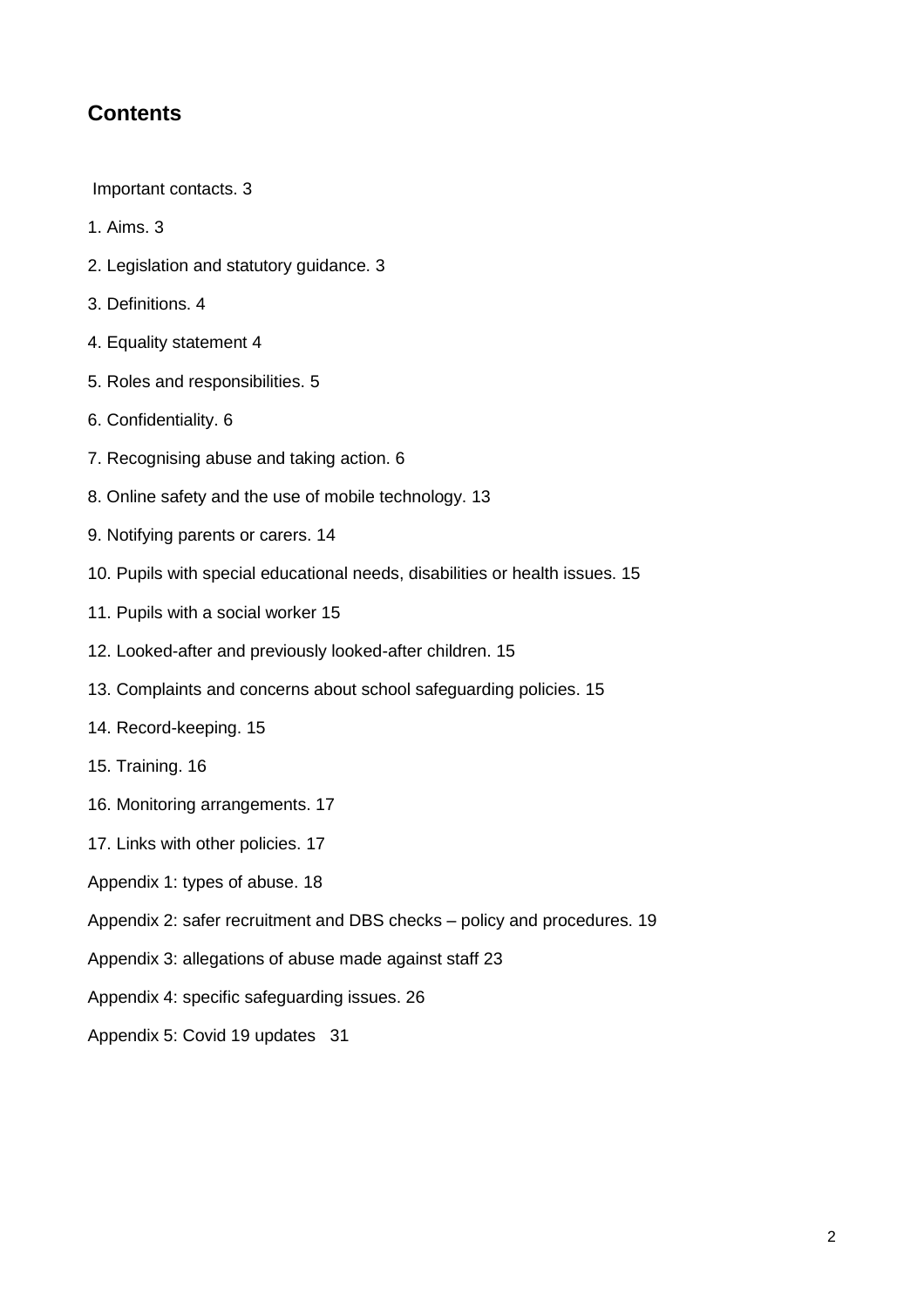| <b>ROLE/ORGANISATION</b>                               | <b>NAMF</b>             | <b>CONTACT DETAILS</b>                         |  |  |
|--------------------------------------------------------|-------------------------|------------------------------------------------|--|--|
| Designated safeguarding<br>lead (DSL)                  | David Jones             | 02392734787                                    |  |  |
| Deputy DSL (DDSL)                                      | <b>Sally Turner</b>     | 02392734787                                    |  |  |
| Local authority designated<br>officer (LADO)           | <b>Hayley Cowmeadow</b> | 02392882500<br>lado@secure.portsmouthcc.gov.uk |  |  |
| Chair of governors                                     | <b>Adam Clow</b>        | Via school 02392734787                         |  |  |
| Safeguarding governor                                  | Colin Lihou             | Via school 02392734787                         |  |  |
| Channel helpline                                       |                         | 020 7340 7264                                  |  |  |
| Portsmouth Safeguarding<br><b>Children Partnership</b> |                         | https://www.portsmouthscp.org.uk/              |  |  |
| Multi Agency Safeguarding<br>Hub                       |                         | 02392688793                                    |  |  |

# **1. Aims**

The school aims to promote and protect the welfare of all children in our care. We do this by ensuring that safeguarding is everyone's responsibility everyday. and that:

- Appropriate action is taken in a timely manner to safeguard and promote children's welfare
- All staff are aware of their statutory responsibilities with respect to safeguarding
- Staff are properly trained in recognising and reporting safeguarding issues

# **2. Legislation and statutory guidance**

This policy is based on the Department for Education's statutory guidance, [Keeping Children Safe in](https://www.gov.uk/government/publications/keeping-children-safe-in-education--2)  [Education](https://www.gov.uk/government/publications/keeping-children-safe-in-education--2) and [Working Together to Safeguard Children,](https://www.gov.uk/government/publications/working-together-to-safeguard-children--2) and the [Governance Handbook.](https://www.gov.uk/government/publications/governance-handbook) We comply with this guidance and the procedures set out by our local safeguarding children board.

This policy is also based on the following legislation:

Section 175 of the [Education Act 2002,](http://www.legislation.gov.uk/ukpga/2002/32/section/175) which places a duty on schools and local authorities to safeguard and promote the welfare of pupils

[The School Staffing \(England\) Regulations 2009,](http://www.legislation.gov.uk/uksi/2009/2680/contents/made) which set out what must be recorded on the single central record and the requirement for at least one person on a school interview/appointment panel to be trained in safer recruitment techniques

[The Children Act 1989](http://www.legislation.gov.uk/ukpga/1989/41) (and [2004 amendment\)](http://www.legislation.gov.uk/ukpga/2004/31/contents), which provides a framework for the care and protection of children

Section 5B(11) of the Female Genital Mutilation Act 2003, as inserted by section 74 of the Serious [Crime Act 2015,](http://www.legislation.gov.uk/ukpga/2015/9/part/5/crossheading/female-genital-mutilation) which places a statutory duty on teachers to report to the police where they discover that female genital mutilation (FGM) appears to have been carried out on a girl under 18

[Statutory guidance on FGM,](https://www.gov.uk/government/uploads/system/uploads/attachment_data/file/512906/Multi_Agency_Statutory_Guidance_on_FGM__-_FINAL.pdf) which sets out responsibilities with regards to safeguarding and supporting girls affected by FGM

[The Rehabilitation of Offenders Act 1974,](http://www.legislation.gov.uk/ukpga/1974/53) which outlines when people with criminal convictions can work with children

Schedule 4 of the [Safeguarding Vulnerable Groups Act 2006,](http://www.legislation.gov.uk/ukpga/2006/47/schedule/4) which defines what 'regulated activity' is in relation to children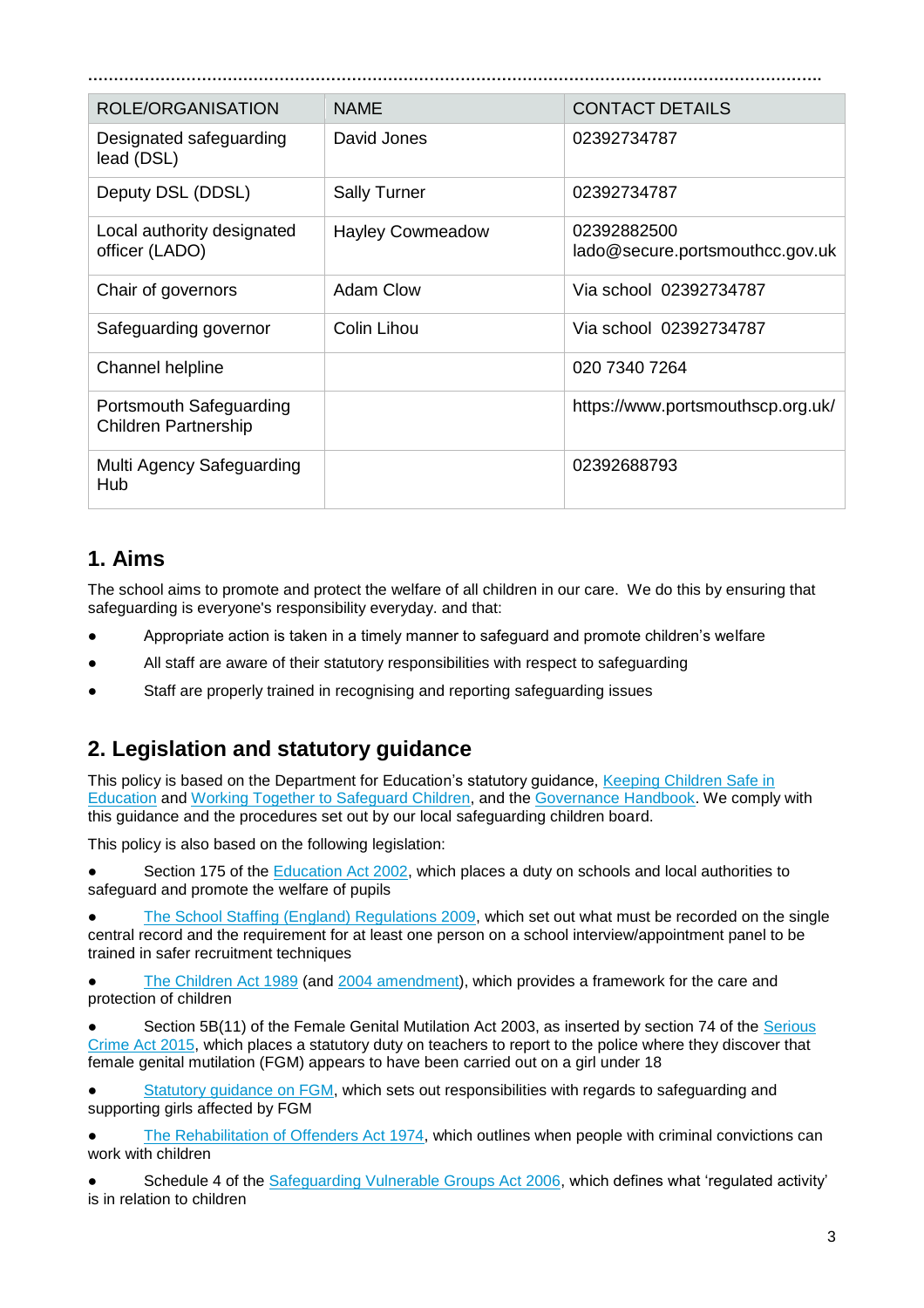Statutory [guidance on the Prevent duty,](https://www.gov.uk/government/publications/prevent-duty-guidance) which explains schools' duties under the Counter-Terrorism and Security Act 2015 with respect to protecting people from the risk of radicalisation and extremism

● The [Childcare \(Disqualification\) Regulations 2009](http://www.legislation.gov.uk/uksi/2009/1547/pdfs/uksi_20091547_en.pdf) (and [2018 amendment\)](http://www.legislation.gov.uk/uksi/2018/794/contents/made) and [Childcare Act 2006,](http://www.legislation.gov.uk/ukpga/2006/21/contents) which set out who is disqualified from working with children

New local arrangements for multi-agency procedures from the 3 safeguarding partners can be found here

[https://www.portsmouthscp.org.uk/about-us/new-portsmouth-safeguarding-children-partnership](https://www.portsmouthscp.org.uk/about-us/new-portsmouth-safeguarding-children-partnership-arrangements-27-june-2019/)[arrangements-27-june-2019/](https://www.portsmouthscp.org.uk/about-us/new-portsmouth-safeguarding-children-partnership-arrangements-27-june-2019/)

# **3. Definitions**

**Safeguarding and promoting the welfare of children** means:

- Protecting children from maltreatment
- Preventing impairment of children's mental and physical health or development
- Ensuring that children grow up in circumstances consistent with the provision of safe and effective care
- Taking action to enable all children to have the best outcomes

**Child protection** is part of this definition and refers to activities undertaken to prevent children suffering, or being likely to suffer, significant harm.

**Abuse** is a form of maltreatment of a child, and may involve inflicting harm or failing to act to prevent harm. Appendix 1 explains the different types of abuse.

**Neglect** is a form of abuse and is the persistent failure to meet a child's basic physical and/or psychological needs, likely to result in the serious impairment of the child's health or development. Appendix 1 defines neglect in more detail.

**Sharing of nudes and semi-nudes** (also known as sexting or youth produced sexual imagery) is where children share nude or semi-nude images, videos or live streams.

**Children** includes everyone under the age of 18.

The following 3 safeguarding partners are identified in Keeping Children Safe in Education (and defined in the Children Act 2004, as amended by chapter 2 of the Children and Social Work Act 2017). They will make arrangements to work together to safeguard and promote the welfare of local children, including identifying and responding to their needs:

The local authority (LA)

A clinical commissioning group for an area within the LA

The chief officer of police for a police area in the LA area

# **4. Equality statement**

Some children have an increased risk of abuse, and additional barriers can exist for some children with respect to recognising or disclosing it. We are committed to anti-discriminatory practice and recognise children's diverse circumstances. We ensure that all children have the same protection, regardless of any barriers they may face.

We give special consideration to children who:

- Have special educational needs, disabilities or health conditions
- Are young carers
- May experience discrimination due to their race, ethnicity, religion, gender identification or sexuality
- Have English as an additional language
- Are known to be living in difficult situations for example, temporary accommodation or where there are issues such as substance abuse or domestic violence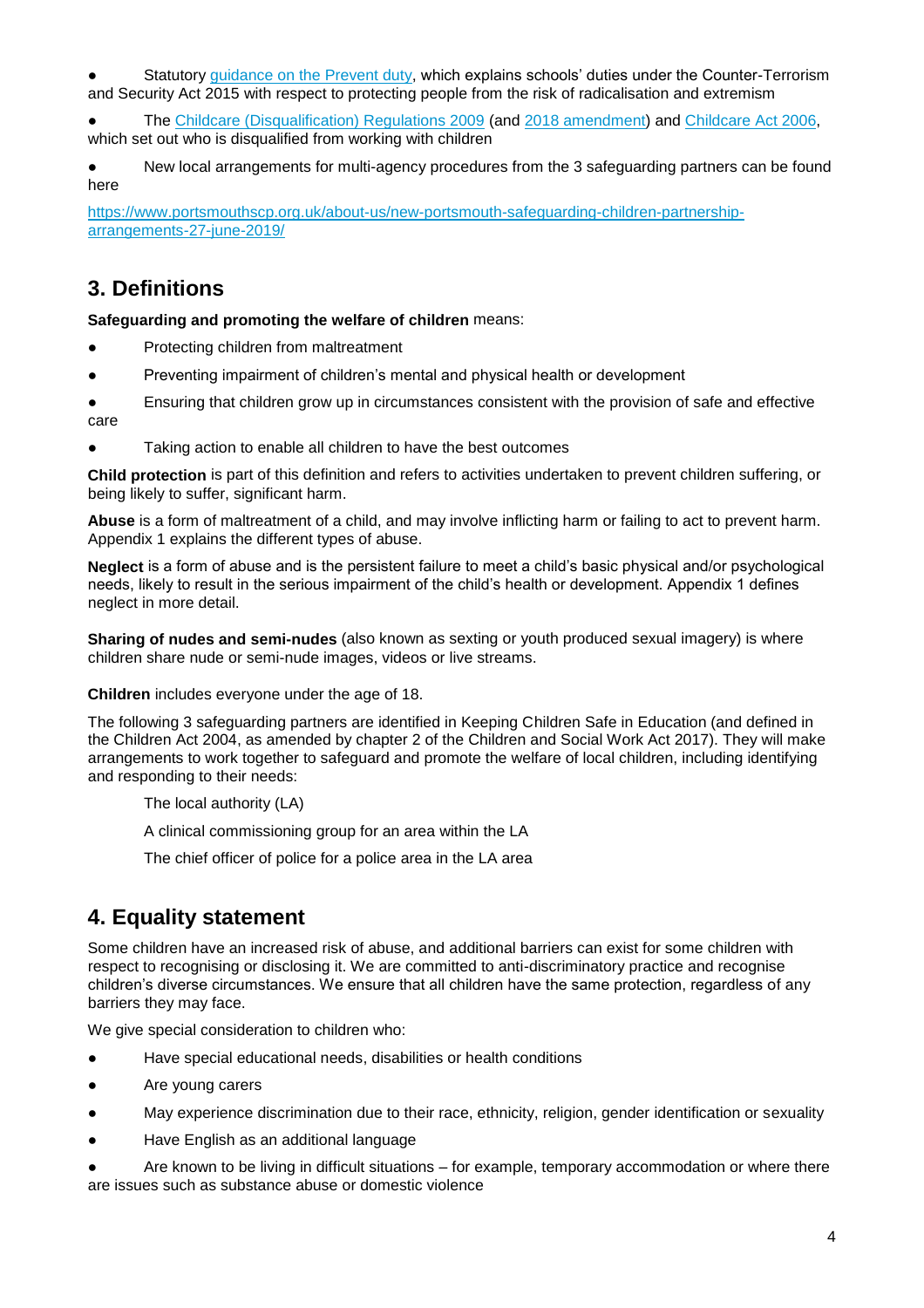- Are at risk of FGM, sexual exploitation, forced marriage, or radicalisation
- Are asylum seekers
- Are looked after or previously looked after (see section 12)
- Are missing from education

Whose parent/carer has expressed an intention to remove them from school to be home educated

# **5. Roles and responsibilities**

Safeguarding and child protection is **everyone's** responsibility. This policy applies to all staff, volunteers and governors in the school and is consistent with the procedures of Portsmouth Children's Safeguarding Board [http://4lscb.proceduresonline.com.](http://4lscb.proceduresonline.com/) Our policy and procedures also apply to extended school and off-site activities.

# **5.1 All staff**

All staff will read and understand part 1 and Annex B of the Department for Education's statutory safeguarding guidance, [Keeping Children Safe in Education,](https://www.gov.uk/government/publications/keeping-children-safe-in-education--2) and review this guidance at least annually.

All staff will sign a declaration at the beginning of each academic year to say that they have reviewed the guidance.

All staff will be aware of:

Our systems which support safeguarding, including the staff code of conduct, the role of the designated safeguarding lead (DSL) and deputy(DDSL), the behaviour policy, and the safeguarding response to children who go missing from education

The early help process and their role in it, including identifying emerging problems, liaising with the DSL, and sharing information with other professionals to support early identification and assessment

The process for making referrals to local authority children's social care and for statutory assessments that may follow a referral, including the role they might be expected to play

● What to do if they identify a safeguarding issue or a child tells them they are being abused or neglected, including specific issues such as FGM, and how to maintain an appropriate level of confidentiality while liaising with relevant professionals

The signs of different types of abuse and neglect, as well as specific safeguarding issues, such as peer-on-peer abuse, child sexual exploitation (CSE), child criminal exploitation (CCE), indicators of being at risk from or involved with serious violent crime, FGM and radicalisation

The importance of reassuring victims that they are being taken seriously and that they will be supported and kept safe

Section 12 and appendix 4 of this policy outline in more detail how staff are supported to do this.

### **5.2 The designated safeguarding lead (DSL)**

Our DSL is **David Jones headteacher** and our Deputy DSL is **Sally Turner Inclusion manager**. The DSL takes lead responsibility for child protection and wider safeguarding.

During term time, the DSL or DDSL will be available during school hours for staff to discuss any safeguarding concerns.

When the DSL or DDSL is absent, the deputy head teacher or assistant headteachers – will act as cover.

### **5.3 The governing board**

The governing board will:

Facilitate a whole-school approach to safeguarding, ensuring that safeguarding and child protection are at the forefront and underpin all relevant aspects of process and policy development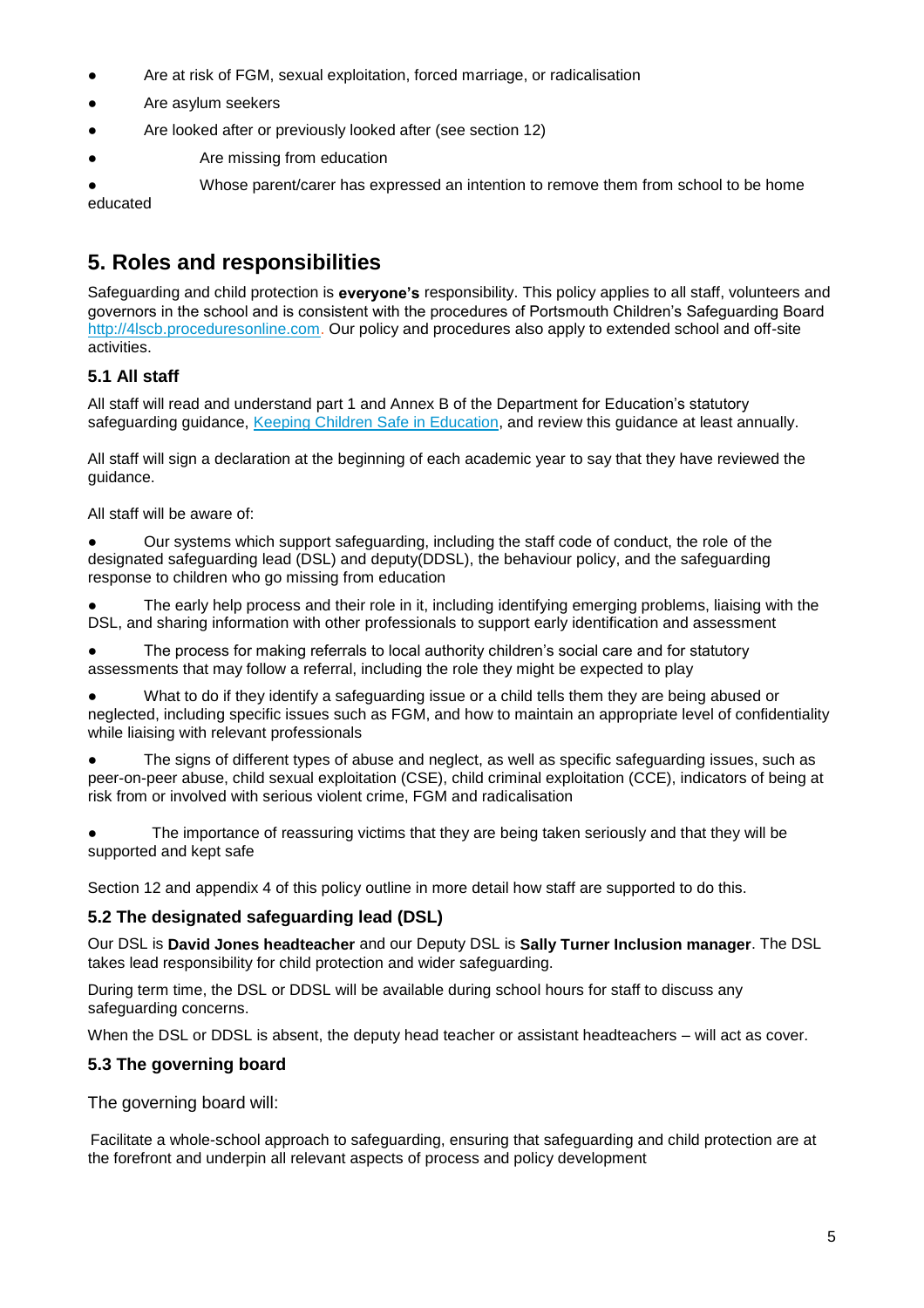Evaluate and approve this policy at each review, ensuring it complies with the law, and hold the headteacher to account for its implementation

The governing board will appoint a senior board level (or equivalent) lead to monitor the effectiveness of this policy in conjunction with the full governing board. This is always a different person from the DSL. Currently this is **Colin Lihou**.

The chair of governors will act as the 'case manager' in the event that an allegation of abuse is made against the headteacher, where appropriate (see appendix 3).

All governors will read Keeping Children Safe in Education in its entirety.

Section 15 of this policy has information on how governors are supported to fulfil their role.

### **5.4 The headteacher**

The headteacher is responsible for the implementation of this policy, including:

- Ensuring that staff (including temporary staff) and volunteers:
- are informed of this policy as part of their induction

- understand and follow the procedures included in this policy, particularly those concerning referrals of cases of suspected abuse and neglect

● Communicating this policy to parents when their child joins the school and via the school website

Ensuring that the DSL has appropriate time, funding, training and resources, and that there is always adequate cover if the DSL is absent

● Ensuring that all staff undertake appropriate safeguarding and child protection training and update this regularly

Acting as the 'case manager' in the event of an allegation of abuse made against another member of staff or volunteer, where appropriate (see appendix 3)

Ensuring the relevant staffing ratios are met, where applicable

# **6. Confidentiality**

Only those adults directly involved with the pupil will need to be informed of child protection issues. Written records will be kept in a secure cabinet in the Headteacher's office in files marked 'Private and Confidential'. Records will also be maintained on the "Edukey" software which is secure and password protected. Access to these records is restricted to those adults working directly with the pupil. It should be noted however that:

● *Timely information sharing is essential to effective safeguarding*

Information must only be shared on a 'need-to-know' basis, but you do not need consent to share *information if a child is suffering, or at risk of, serious harm*

Staff should never promise a child that they will not tell anyone about an allegation, as this may not *be in the child's best interests*

● *Confidentiality is also addressed in this policy with respect to record-keeping in section 11, and allegations of abuse against staff in appendix 3*

# **7. Recognising abuse and taking action**

Staff, volunteers and governors must follow the procedures set out below in the event of a safeguarding issue.

### **7.1 If a child is in immediate danger**

Make a referral to children's social care and/or the police **immediately** if a child is in immediate danger or at risk of harm. **Anyone can make a referral.**

Tell the DSL (see section 5.2) as soon as possible if you make a referral directly.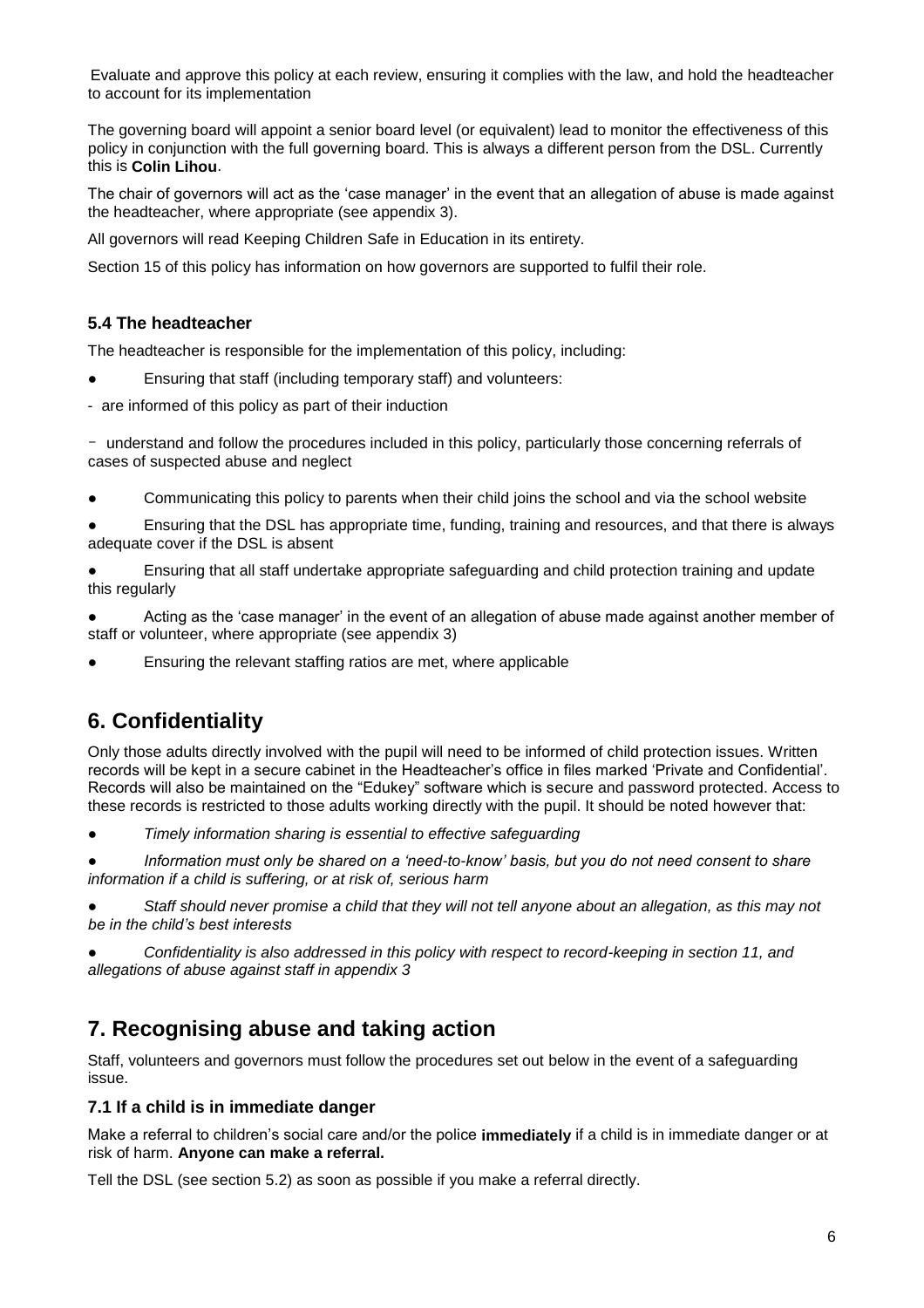The procedures of the school will comply with the procedural requirements of the Local Safeguarding Children Board (LSCB) [http://4lscb.proceduresonline.com](http://4lscb.proceduresonline.com/) and Safeguarding Children in Education (Portsmouth City Council guidance and procedural requirements for schools and education staff). This is being transferred to [https://hipsprocedures.org.uk/.](https://hipsprocedures.org.uk/) For a time both sites will be live.

The Multi Agency Safeguarding Hub (92688793) would be the first port of call if you have concerns and a child is in immediate danger and then complete an interagency referral which can be found on the above website and follow advice from MASH regarding whether or not to contact the parents.

# **7.2 If a child makes a disclosure to you**

If a child discloses a safeguarding issue to you, you should:

- Listen to and believe them. Allow them time to talk freely and do not ask leading questions
- Stay calm and do not show that you are shocked or upset

Tell the child they have done the right thing in telling you. Do not tell them they should have told you sooner

● Explain what will happen next and that you will have to pass this information on. Do not promise to keep it a secret

Write up your conversation as soon as possible in the child's own words. Stick to the facts, and do not put your own judgement on it. Use the available templates to support you.

Sign and date the write-up and pass it on to the DSL or DDSL. This does not mean leaving it in the concerns folder or on a desk. You MUST speak to the DSL/DDSL or SLT. Alternatively, if appropriate, make a referral to children's social care and/or the police directly (see 7.1), and tell the DSL/DDSL as soon as possible that you have done so. Aside from these people, do not disclose the information to anyone else unless told to do so by a relevant authority involved in the safeguarding process

DO NOT WAIT – speak to the DSL/DDSL or a senior leader immediately

### **7.3 If you discover that FGM has taken place or a pupil is at risk of FGM**

The Department for Education's Keeping Children Safe in Education explains that FGM comprises "all procedures involving partial or total removal of the external female genitalia, or other injury to the female genital organs".

FGM is illegal in the UK and a form of child abuse with long-lasting, harmful consequences. It is also known as 'female genital cutting', 'circumcision' or 'initiation'.

Possible indicators that a pupil has already been subjected to FGM, and factors that suggest a pupil may be at risk, are set out in appendix 4.

### **Any teacher** who either:

• Is informed by a girl under 18 that an act of FGM has been carried out on her; or

• Observes physical signs which appear to show that an act of FGM has been carried out on a girl under 18 and they have no reason to believe that the act was necessary for the girl's physical or mental health or for purposes connected with labour or birth

Must immediately report this to the police, personally. This is a mandatory statutory duty, and teachers will face disciplinary sanctions for failing to meet it.

Unless they have been specifically told not to disclose, they should also discuss the case with the DSL and involve children's social care as appropriate.

The duty above does not apply in cases where a pupil is *at risk* of FGM or FGM is suspected but is not known to have been carried out. Staff should not examine pupils.

**Any other member of staff** who discovers that an act of FGM appears to have been carried out on a **pupil under 18** must speak to the DSL and follow our local safeguarding procedures.

**Any member of staff** who suspects a pupil is *at risk* of, must speak to the DSL and follow our local safeguarding procedures.

*Where concerns about the welfare and safety of a child or young person have come to light in relation to FGM a referral to Children's social care should be made in accordance with the [Referrals Procedure](http://www.proceduresonline.com/4lscb/portsmouth/p_referrals.html) <https://hipsprocedures.org.uk/>*

### **7.4 If you have concerns about a child (as opposed to a child being in immediate danger)**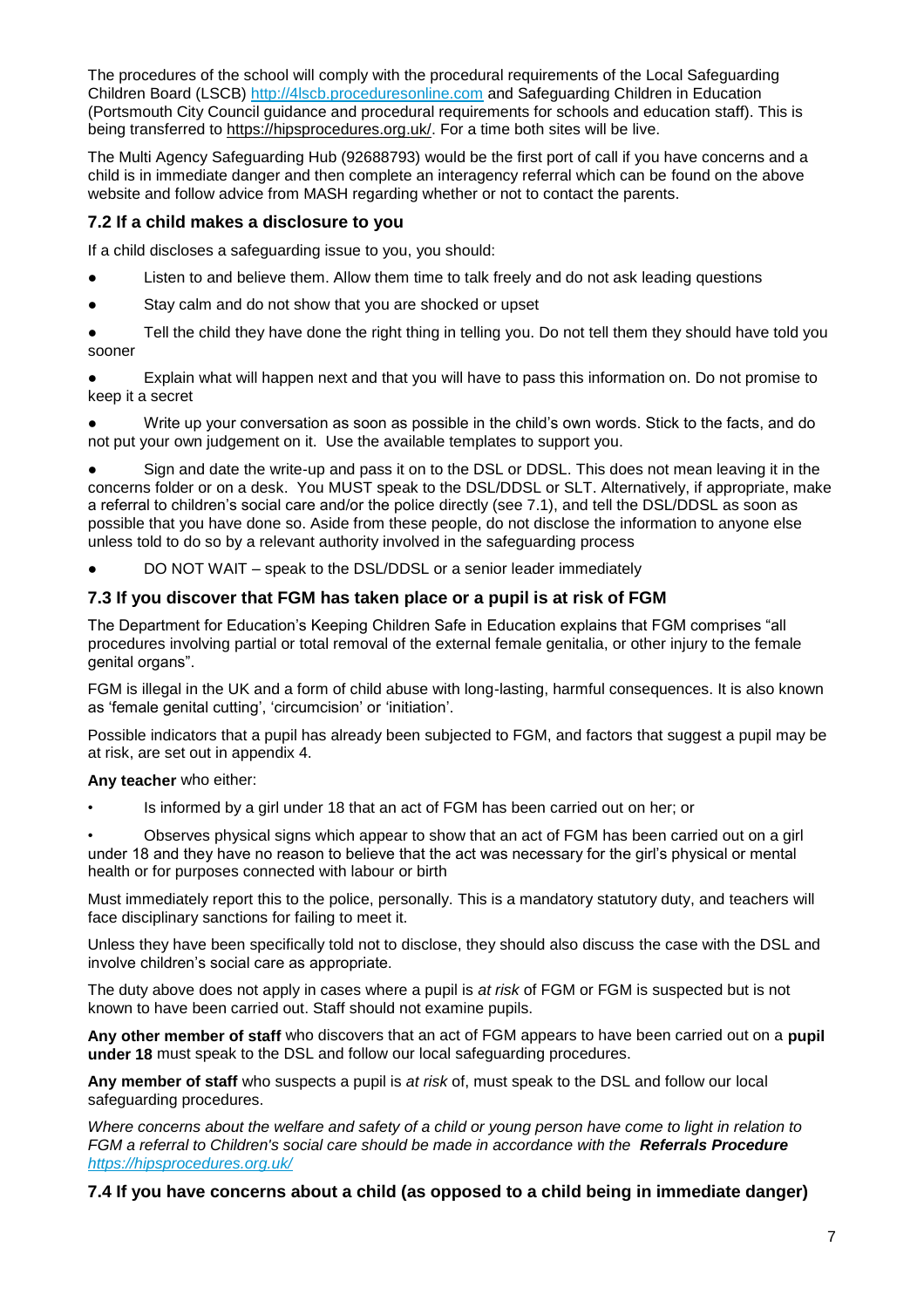Figure 1 on page 8 illustrates the procedure to follow if you have concerns about a child's welfare and the child is not in immediate danger.

Where possible, speak to the DSL/DDSL first to agree a course of action. Alternatively, make a referral to local authority children's social care directly (see 'Referral' below). Share details of any actions you take with the DSL as soon as practically possible.

You can also contact the charity NSPCC on 0808 800 5000 if you need advice on the appropriate action.

### **Early help**

If early help is appropriate, the DSL/DDSL will support you in liaising with other agencies and setting up an inter-agency assessment as appropriate.

The DSL/DDSL will keep the case under constant review and the school will consider a referral to local authority children's social care if the situation does not seem to be improving. Timelines of interventions will be monitored and reviewed.

### **Referral**

If it is appropriate to refer the case to local authority children's social care or the police, the DSL/DDSL will make the referral or support you to do so.

If you make a referral directly (see section 7.1), you must tell the DSL as soon as possible.

The local authority will make a decision within 1 working day of a referral about what course of action to take and will let the person who made the referral know the outcome. The DSL or person who made the referral must follow up with the local authority if this information is not made available, and ensure outcomes are properly recorded.

If the child's situation does not seem to be improving after the referral, the DSL or person who made the referral must contact the local authority and make sure the case is reconsidered to ensure the concerns have been addressed and the child's situation improves.

### **7.5 If you have concerns about extremism**

If a child is not at immediate risk of harm, where possible, speak to the DSL first to agree a course of action.

If in exceptional circumstances the DSL is not available, this should not delay appropriate action being taken. Speak to a member of the senior leadership team and/or seek advice from local authority children's social care. Make a referral to local authority children's social care directly, if appropriate (see 'Referral' above). Inform the DSL or deputy as soon as practically possible after the referral.

Where there is a concern, the DSL will consider the level of risk and decide which agency to make a referral to. This could include [Channel,](https://www.gov.uk/government/publications/channel-guidance) the government's programme for identifying and supporting individuals at risk of being drawn into terrorism, or the local authority children's social care team.

The Department for Education also has a dedicated telephone helpline, 020 7340 7264, that school staff and governors can call to raise concerns about extremism with respect to a pupil. You can also email [counter.extremism@education.gov.uk.](mailto:counter.extremism@education.gov.uk) Note that this is not for use in emergency situations.

In an emergency, call 999 or the confidential anti-terrorist hotline on 0800 789 321 if you:

- Think someone is in immediate danger
- Think someone may be planning to travel to join an extremist group
- See or hear something that may be terrorist-related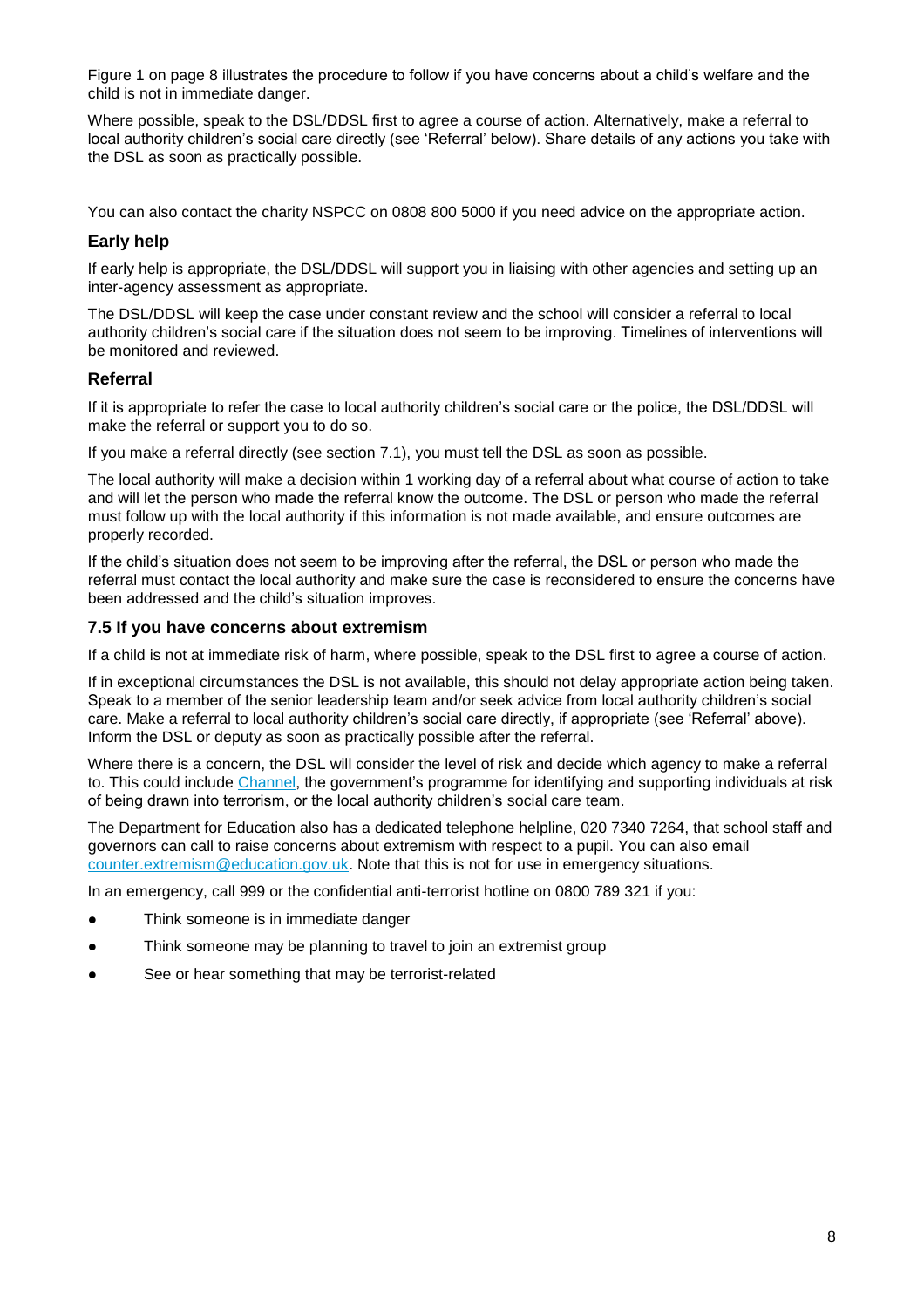### **Figure 1: procedure if you have concerns about a child's welfare (no immediate danger)**

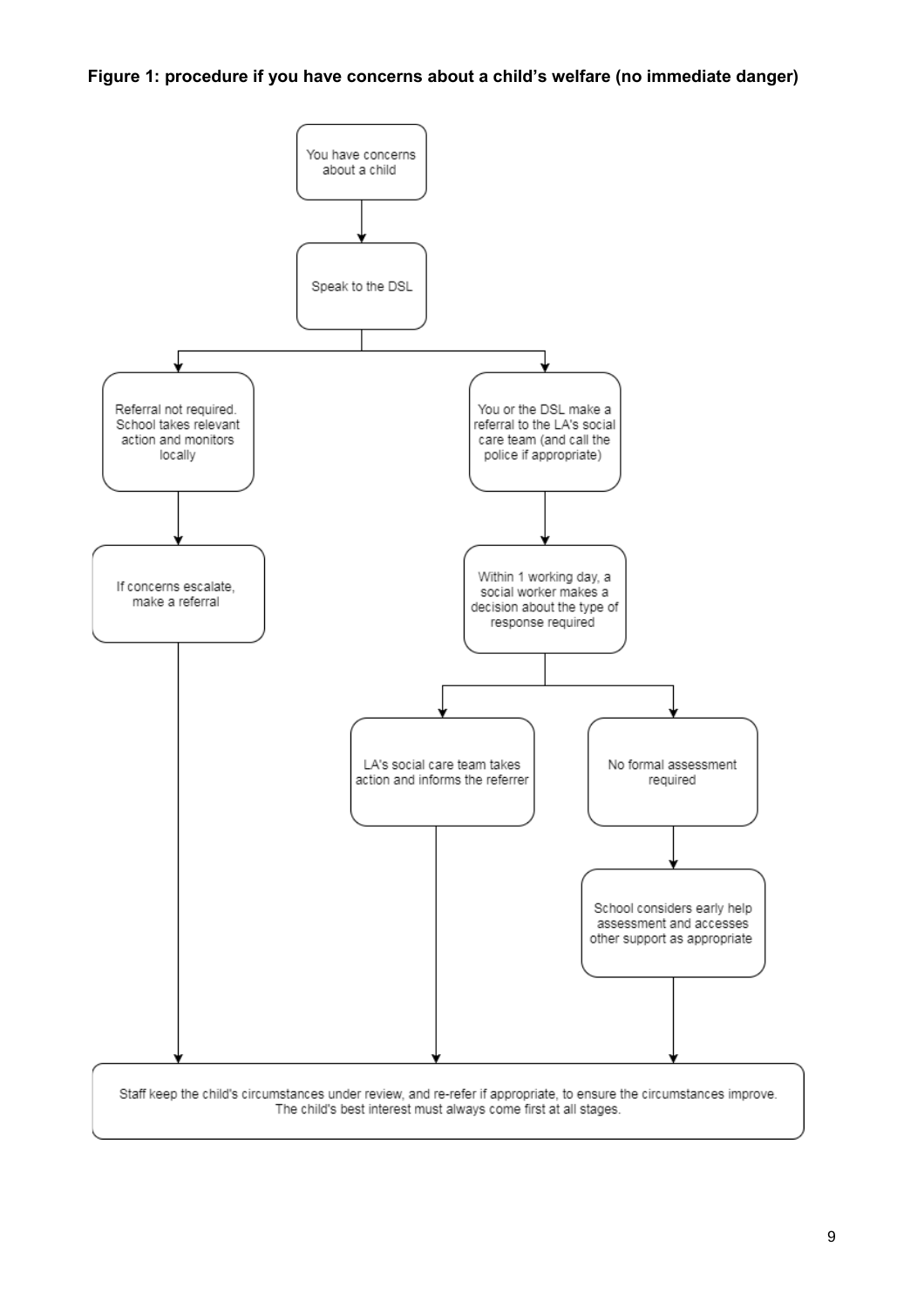### **7.6 If you have a mental health concern**

Mental health problems can, in some cases, be an indicator that a child has suffered or is at risk of suffering abuse, neglect or exploitation.

Staff will be alert to behavioural signs that suggest a child may be experiencing a mental health problem or be at risk of developing one.

If you have a mental health concern about a child that is also a safeguarding concern, take immediate action by following the steps in section 7.4.

If you have a mental health concern that is **not** also a safeguarding concern, speak to the DSL to agree a course of action.

### **7.7 Concerns about a staff member, supply teacher or volunteer**

If you have concerns about a member of staff (including a supply teacher, volunteer or contractor), or an allegation is made about a member of staff (including a supply teacher, volunteer or contractor) posing a risk of harm to children, speak to the headteacher as soon as possible. If the concerns/allegations are about the headteacher, speak to the chair of governors

The headteacher/chair of governors/DSL will then follow the procedures set out in appendix 3, if appropriate.

Where you believe there is a conflict of interest in reporting a concern or allegation about a member of staff (including a supply teacher, volunteer or contractor) to the headteacher, report it directly to the local authority designated officer (LADO).

#### **7.8 Allegations of abuse made against other pupils**

We recognise that children are capable of abusing their peers. Abuse will never be tolerated or passed off as "banter", "just having a laugh" or "part of growing up", as this can lead to a culture of unacceptable behaviours and an unsafe environment for pupils.

We also recognise the gendered nature of peer-on-peer abuse. However, all peer-on-peer abuse is unacceptable and will be taken seriously.

Most cases of pupils hurting other pupils will be dealt with under our school's behaviour policy, but this child protection and safeguarding policy will apply to any allegations that raise safeguarding concerns. This might include where the alleged behaviour:

- Is serious, and potentially a criminal offence
- Could put pupils in the school at risk
- Is violent
- Involves pupils being forced to use drugs or alcohol

Involves sexual exploitation or sexual abuse, such as indecent exposure, sexual assault, or sexually inappropriate pictures or videos (including the sharing of nudes and semi-nudes)

See appendix 4 for more information about peer-on-peer abuse.

#### **Procedures for dealing with allegations of peer-on-peer abuse**

If a pupil makes an allegation of abuse against another pupil:

You must record the allegation and tell the DSL, but do not investigate it

The DSL will contact the local authority children's social care team and follow its advice, as well as the police if the allegation involves a potential criminal offence

The DSL will put a risk assessment and support plan into place for all children involved (including the victim(s), the child(ren) against whom the allegation has been made and any others affected) with a named person they can talk to if needed

The DSL will contact the children and adolescent mental health services (CAMHS), if appropriate

#### **Creating a supportive environment in school and minimising the risk of peer-on-peer abuse**

We recognise the importance of taking proactive action to minimise the risk of peer-on-peer abuse, and of creating a supportive environment where victims feel confident in reporting incidents.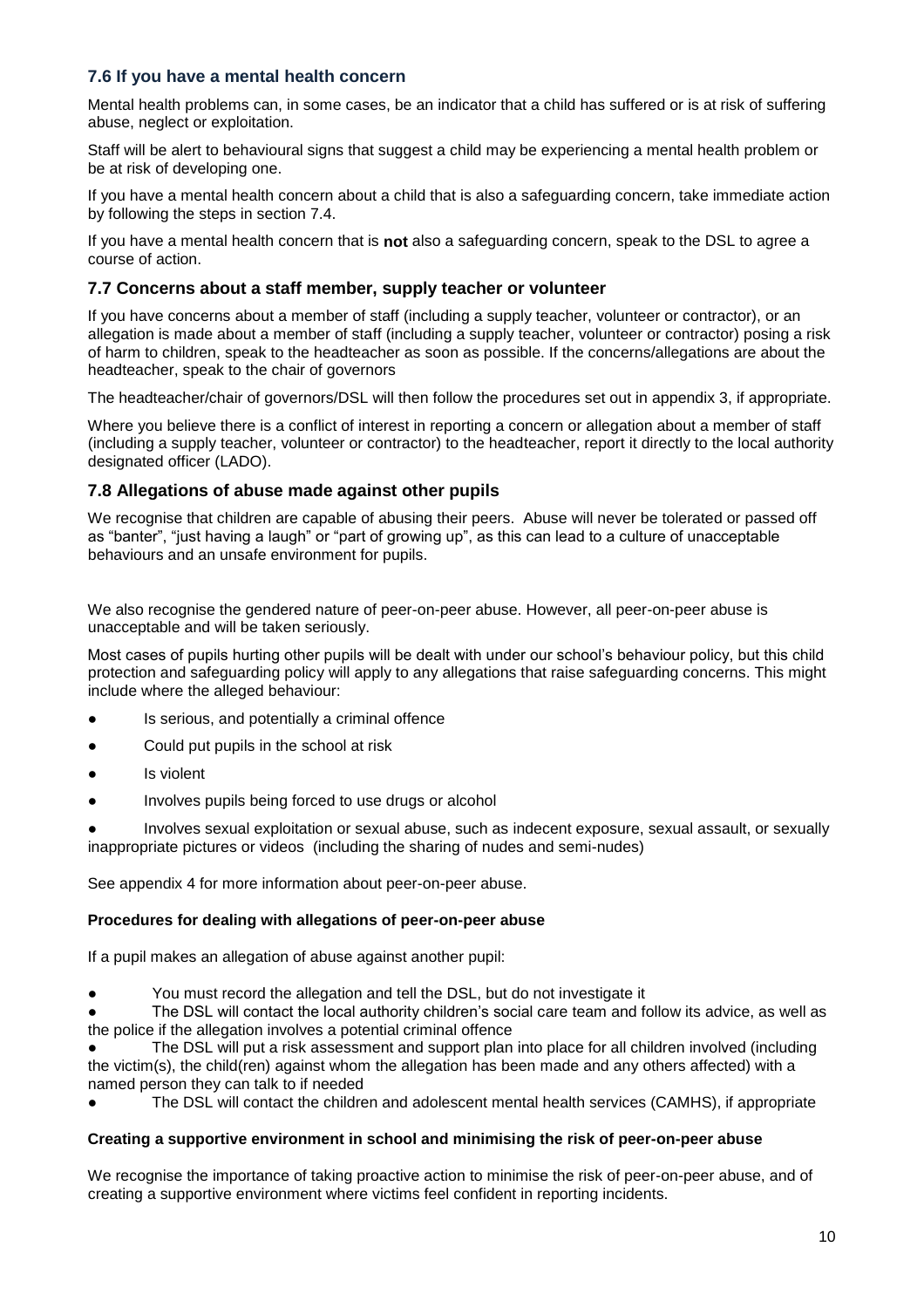To achieve this, we will:

Challenge any form of derogatory or sexualised language or inappropriate behaviour between peers, including requesting or sending sexual images

Be vigilant to issues that particularly affect different genders – for example, sexualised or aggressive touching or grabbing towards female pupils, and initiation or hazing type violence with respect to boys

Ensure our curriculum helps to educate pupils about appropriate behaviour and consent Ensure pupils are able to easily and confidently report abuse using our reporting systems (as described in section 7.10 below)

Ensure staff reassure victims that they are being taken seriously

Ensure staff are trained to understand:

o How to recognise the indicators and signs of peer-on-peer abuse, and know how to identify it and respond to reports

o That even if there are no reports of peer-on-peer abuse in school, it does not mean it is not happening – staff should maintain an attitude of "it could happen here"

o That if they have any concerns about a child's welfare, they should act on them immediately rather than wait to be told, and that victims may not always make a direct report. For example:

§ Children can show signs or act in ways they hope adults will notice and react to

§ A friend may make a report

§ A member of staff may overhear a conversation

§ A child's behaviour might indicate that something is wrong

o That certain children may face additional barriers to telling someone because of their vulnerability, disability, gender, ethnicity and/or sexual orientation

o That a pupil harming a peer could be a sign that the child is being abused themselves, and that this would fall under the scope of this policy

o The important role they have to play in preventing peer-on-peer abuse and responding where they believe a child may be at risk from it

o That they should speak to the DSL if they have any concerns

### **7.9 Sharing of nudes and semi-nudes ('sexting')**

### **We follow the guidance from UK Council for Child Internet Safety**

### **Your responsibilities when responding to an incident**

If you are made aware of an incident involving sexting (also known as 'youth produced sexual imagery'), you must report it to the DSL immediately.

### You must **not**:

View, download or share the imagery yourself, or ask a pupil to share or download it. If you have already viewed the imagery by accident, you must report this to the DSL

● Delete the imagery or ask the pupil to delete it

● Ask the pupil(s) who are involved in the incident to disclose information regarding the imagery (this is the DSL's responsibility)

Share information about the incident with other members of staff, the pupil(s) it involves or their, or other, parents and/or carers

Say or do anything to blame or shame any young people involved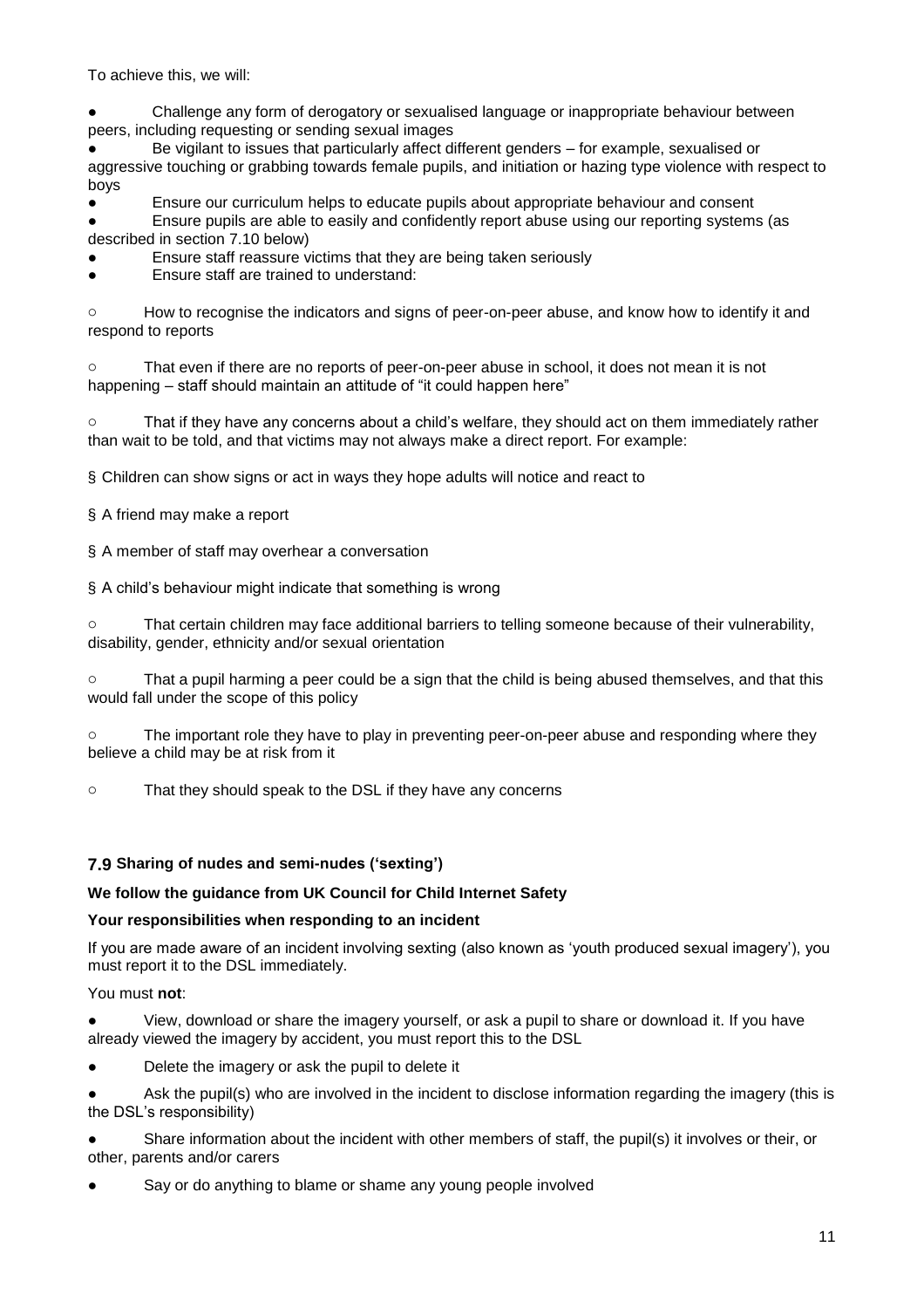You should explain that you need to report the incident, and reassure the pupil(s) that they will receive support and help from the DSL.

#### **Initial review meeting**

Following a report of an incident, the DSL will hold an initial review meeting with appropriate school staff. This meeting will consider the initial evidence and aim to determine:

- Whether there is an immediate risk to pupil(s)
- If a referral needs to be made to the police and/or children's social care

● If it is necessary to view the imagery in order to safeguard the young person (in most cases, imagery should not be viewed)

What further information is required to decide on the best response

● Whether the imagery has been shared widely and via what services and/or platforms (this may be unknown)

● Whether immediate action should be taken to delete or remove images from devices or online services

- Any relevant facts about the pupils involved which would influence risk assessment
- If there is a need to contact another school, college, setting or individual

Whether to contact parents or carers of the pupils involved (in most cases parents should be involved)

The DSL will make an immediate referral to police and/or children's social care if:

● The incident involves an adult

● There is reason to believe that a young person has been coerced, blackmailed or groomed, or if there are concerns about their capacity to consent (for example owing to special educational needs)

What the DSL knows about the imagery suggests the content depicts sexual acts which are unusual for the young person's developmental stage, or are violent

- The imagery involves sexual acts and any pupil in the imagery is under 13
- The DSL has reason to believe a pupil is at immediate risk of harm owing to the sharing of the imagery (for example, the young person is presenting as suicidal or self-harming)

If none of the above apply then the DSL, in consultation with the headteacher and other members of staff as appropriate, may decide to respond to the incident without involving the police or children's social care.

#### **Further review by the DSL**

If at the initial review stage a decision has been made not to refer to police and/or children's social care, the DSL will conduct a further review.

They will hold interviews with the pupils involved (if appropriate) to establish the facts and assess the risks.

If at any point in the process there is a concern that a pupil has been harmed or is at risk of harm, a referral will be made to children's social care and/or the police immediately.

#### **Informing parents**

The DSL will inform parents at an early stage and keep them involved in the process, unless there is a good reason to believe that involving them would put the pupil at risk of harm.

#### **Referring to the police**

If it is necessary to refer an incident to the police, this will be done through local neighbourhood police, dialing 101

#### **Recording incidents**

All sexting incidents and the decisions made in responding to them will be recorded. The record-keeping arrangements set out in section 12 of this policy also apply to recording incidents of sexting.

#### **Curriculum coverage**

The term sexting is discussed in the context of online safety as part of PSHE

#### **7.10 Reporting systems for our pupils**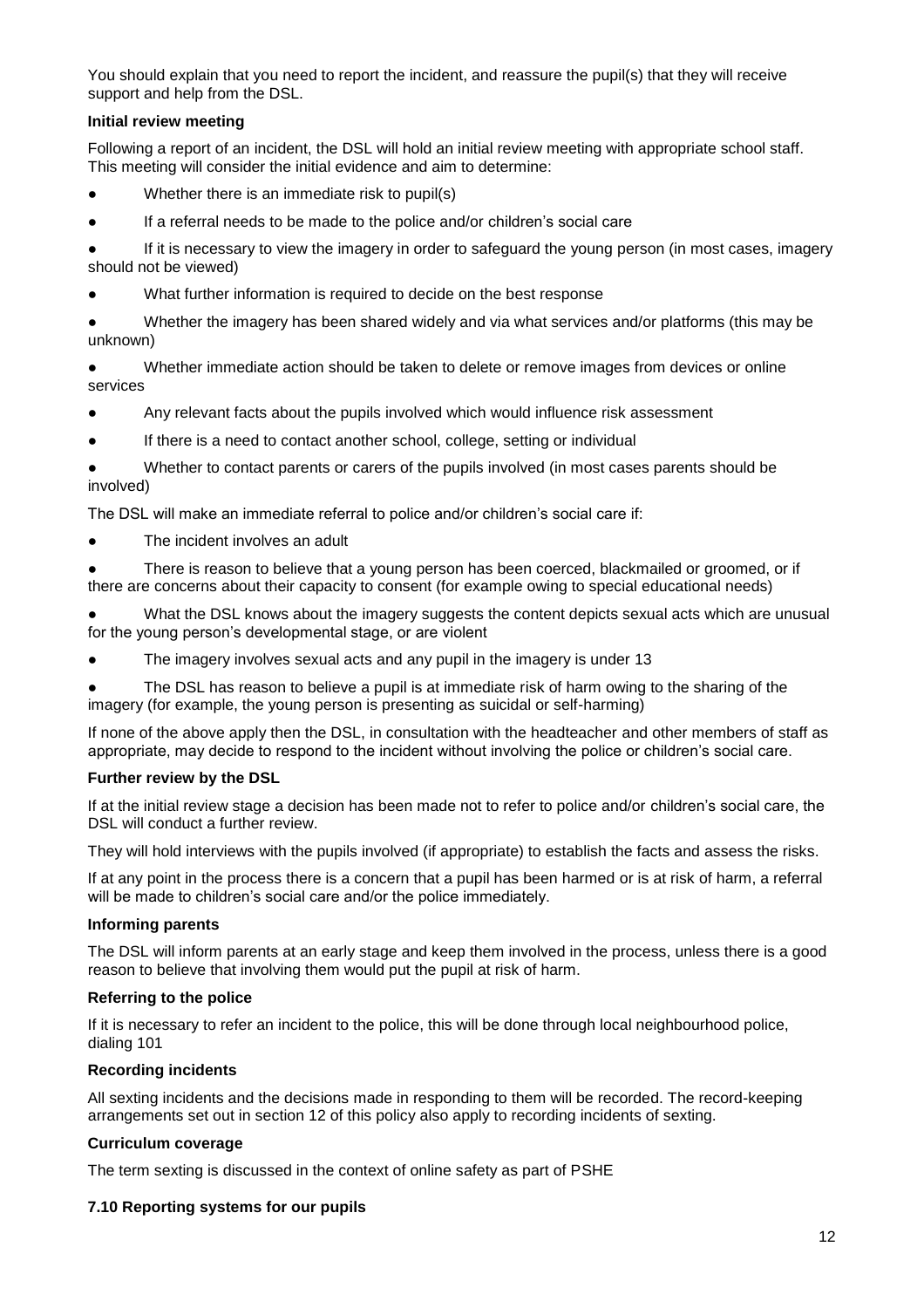Where there is a safeguarding concern, we will take the child's wishes and feelings into account when determining what action to take and what services to provide.

We recognise the importance of ensuring pupils feel safe and comfortable to come forward and report any concerns and/or allegations.

To achieve this, we will:

- Put systems in place for pupils to confidently report abuse
- Ensure our reporting systems are well promoted, easily understood and easily accessible for pupils

● Make it clear to pupils that their concerns will be taken seriously, and that they can safely express their views and give feedback

# **8. Online safety and the use of mobile technology**

We recognise the importance of safeguarding children from potentially harmful and inappropriate online material, and we understand that technology is a significant component in many safeguarding and wellbeing issues.

To address this, our school aims to:

● Have robust processes in place to ensure the online safety of pupils, staff, volunteers and governors

Protect and educate the whole school community in its safe and responsible use of technology, including mobile and smart technology (which we refer to as 'mobile phones')

Set clear guidelines for the use of mobile phones for the whole school community

Establish clear mechanisms to identify, intervene in and escalate any incidents or concerns, where appropriate

### **The 4 key categories of risk**

Our approach to online safety is based on addressing the following categories of risk:

 **Content** – being exposed to illegal, inappropriate or harmful content, such as pornography, fake news, racism, misogyny, self-harm, suicide, anti-Semitism, radicalisation and extremism

 **Contact** – being subjected to harmful online interaction with other users, such as peer-to-peer pressure, commercial advertising and adults posing as children or young adults with the intention to groom or exploit them for sexual, criminal, financial or other purposes

 **Conduct** – personal online behaviour that increases the likelihood of, or causes, harm, such as making, sending and receiving explicit images (e.g. consensual and non-consensual sharing of nudes and seminudes and/or pornography), sharing other explicit images and online bullying; and

**Commerce** – risks such as online gambling, inappropriate advertising, phishing and/or financial scams

#### **To meet our aims and address the risks above we will:**

Educate pupils about online safety as part of our curriculum. For example:

- o The safe use of social media, the internet and technology
- o Keeping personal information private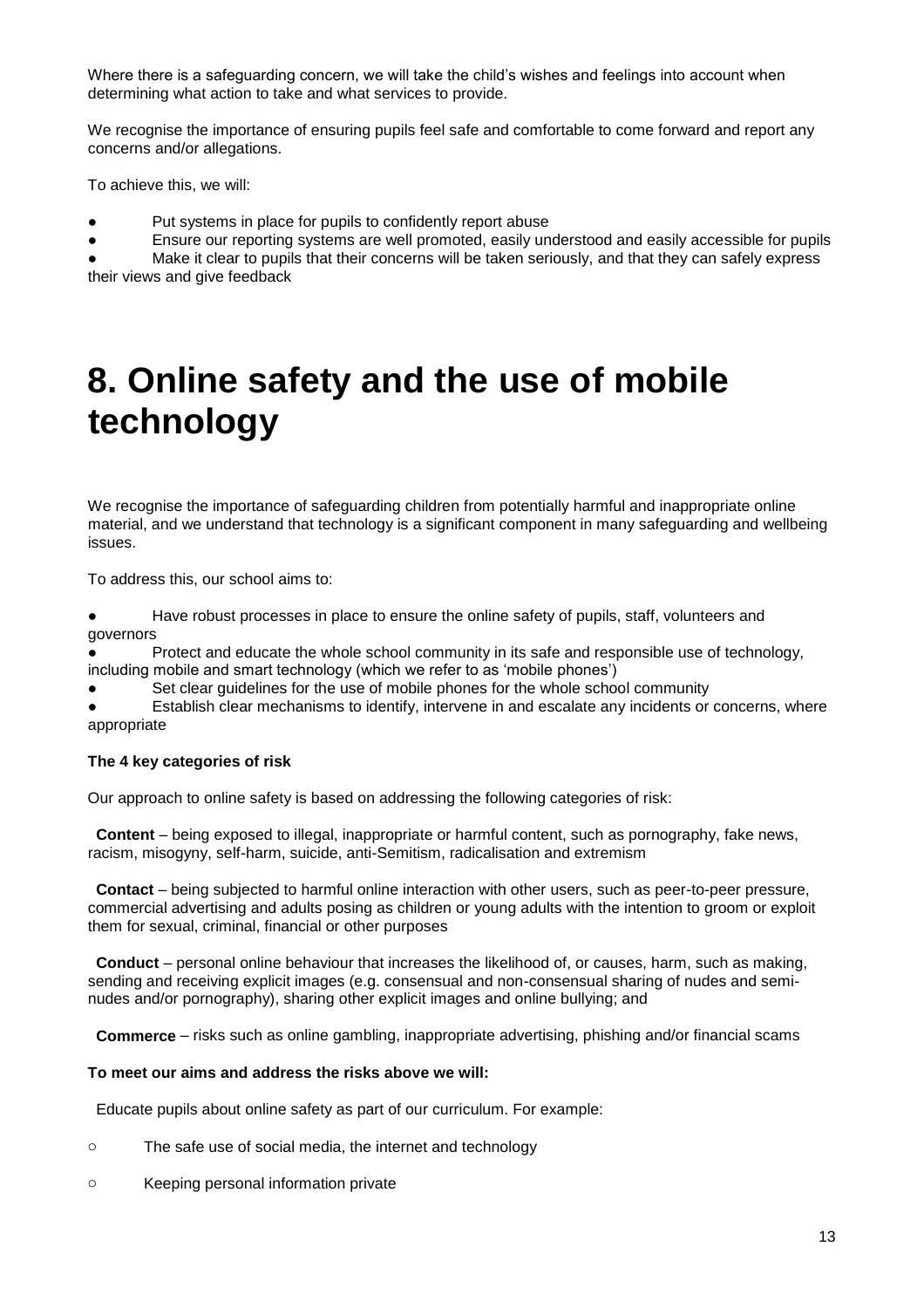o How to recognise unacceptable behaviour online

o How to report any incidents of cyber-bullying, ensuring pupils are encouraged to do so, including where they are a witness rather than a victim

Train staff, as part of their induction, on safe internet use and online safeguarding issues including cyber-bullying and the risks of online radicalisation. All staff members will receive refresher training at least once each academic year

Educate parents/carers about online safety via our website, communications sent directly to them and during parents' evenings. We will also share clear procedures with them so they know how to raise concerns about online safety

Make sure staff are aware of any restrictions placed on them with regards to the use of their mobile phone and cameras, for example that:

o Staff are allowed to bring their personal phones to school for their own use, but will limit such use to noncontact time when pupils are not present

o Staff will not take pictures or recordings of pupils on their personal phones or cameras

● Make all pupils, parents/carers, staff, volunteers and governors aware that they are expected to sign an agreement regarding the acceptable use of the internet in school, use of the school's ICT systems and use of their mobile and smart technology

Explain the sanctions we will use if a pupil is in breach of our policies on the acceptable use of the internet and mobile phones

● Make sure all staff, pupils and parents/carers are aware that staff have the power to search pupils' phones, as set out in the [DfE's guidance on searching, screening and confiscation](https://www.gov.uk/government/publications/searching-screening-and-confiscation)

Put in place robust filtering and monitoring systems to limit children's exposure to the 4 key categories of risk (described above) from the school's IT systems

Carry out an annual review of our approach to online safety, supported by an annual risk assessment that considers and reflects the risks faced by our school community

# **9. Notifying parents or carers**

Where appropriate, we will discuss any concerns about a child with the child's parents. The DSL will normally do this in the event of a suspicion or disclosure.

Other staff will only talk to parents about any such concerns following consultation with the DSL.

If we believe that notifying the parents would increase the risk to the child, we will discuss this with the local authority children's social care team before doing so.

In the case of allegations of abuse made against other children, we will normally notify the parents of all the children involved.

# **10. Pupils with special educational needs, disabilities or health issues**

We recognise that pupils with special educational needs (SEN) or disabilities or certain health issues can face additional safeguarding challenges. Additional barriers can exist when recognising abuse and neglect in this group, including:

● Assumptions that indicators of possible abuse such as behaviour, mood and injury relate to the child's disability without further exploration

- Pupils being more prone to peer group isolation than other pupils
- The potential for pupils with SEN and disabilities being disproportionately impacted by behaviours such as bullying, without outwardly showing any signs
- Communication barriers and difficulties in overcoming these barriers

We offer extra pastoral support for pupils with SEN and disabilities including: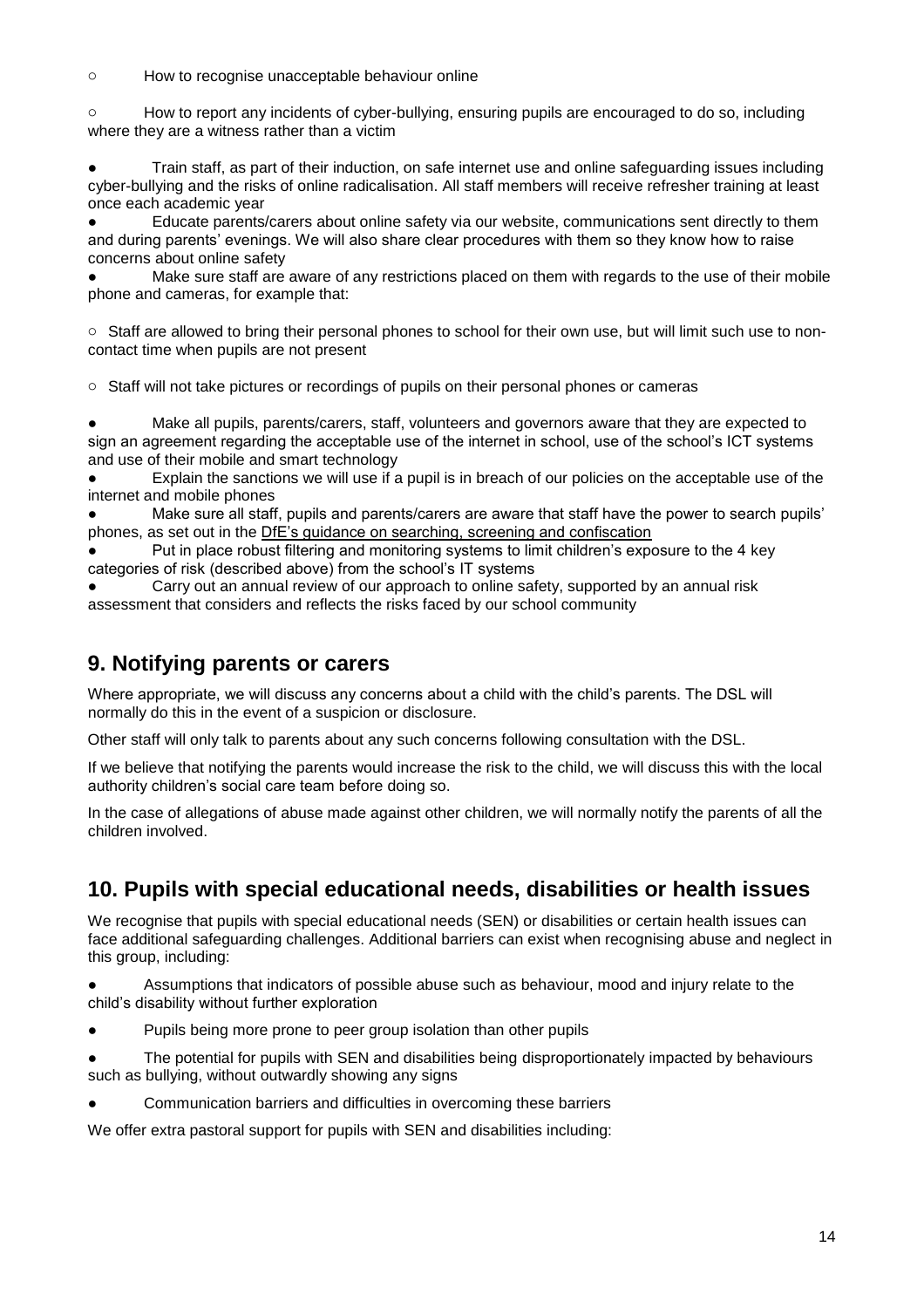# **11. Pupils with a social worker**

Pupils may need a social worker due to safeguarding or welfare needs. We recognise that a child's experiences of adversity and trauma can leave them vulnerable to further harm as well as potentially creating barriers to attendance, learning, behaviour and mental health.

The DSL and all members of staff will work with and support social workers to help protect vulnerable children.

Where we are aware that a pupil has a social worker, the DSL will always consider this fact to ensure any decisions are made in the best interests of the pupil's safety, welfare and educational outcomes. For example, it will inform decisions about:

● Responding to unauthorised absence or missing education where there are known safeguarding risks

The provision of pastoral and/or academic support

# **12. Looked-after and previously looked-after children**

We will ensure that staff have the skills, knowledge and understanding to keep looked-after children and previously looked-after children safe. In particular, we will ensure that:

Appropriate staff have relevant information about children's looked after legal status, contact arrangements with birth parents or those with parental responsibility, and care arrangements

The DSL has details of children's social workers and relevant virtual school heads

We have appointed a designated teacher, Karen Braham assistant head teacher, who is responsible for promoting the educational achievement of looked-after children and previously looked-after children in line with [statutory guidance.](https://www.gov.uk/government/publications/designated-teacher-for-looked-after-children)

The designated teacher is appropriately trained and has the relevant qualifications and experience to perform the role.

As part of their role, the designated teacher will:

 Work closely with the DSL to ensure that any safeguarding concerns regarding looked-after and previously looked-after children are quickly and effectively responded to

 Work with virtual school heads to promote the educational achievement of looked-after and previously looked-after children, including discussing how pupil premium plus funding can be best used to support looked-after children and meet the needs identified in their personal education plans

# **13. Complaints and concerns about school safeguarding practices**

### **13.1 Complaints against staff**

Complaints against staff that are likely to require a child protection investigation will be handled in accordance with our procedures for dealing with allegations of abuse made against staff (see appendix 3).

### **13.2 Whistle-blowing**

If you have other concerns please see the school's whistle-blowing policy

# **14. Record-keeping**

We will hold records in line with our records retention schedule.

All safeguarding concerns, discussions, decisions made and the reasons for those decisions, must be recorded in writing. If you are in any doubt about whether to record something, discuss it with the DSL.

Records will include: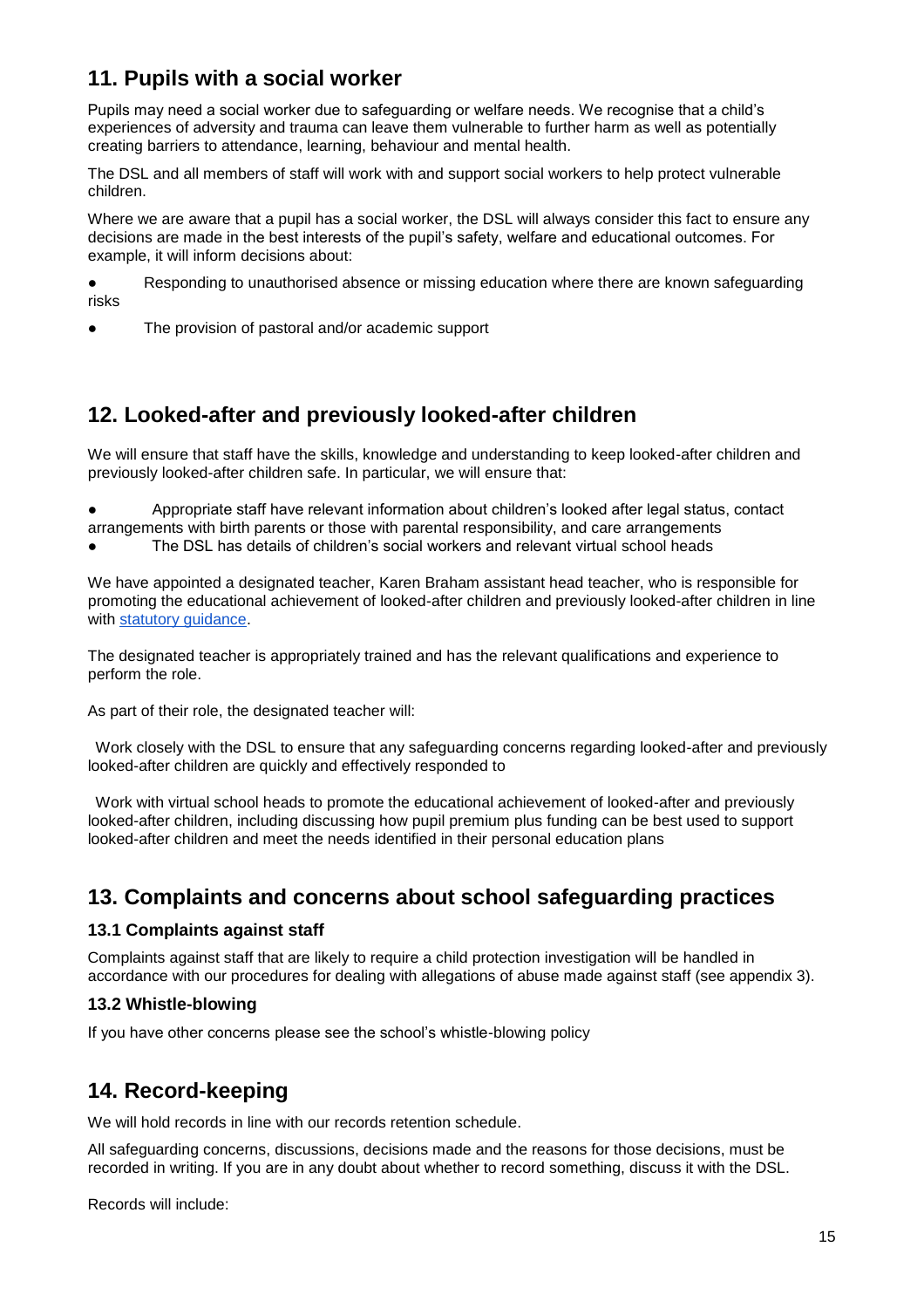- A clear and comprehensive summary of the concern
- Details of how the concern was followed up and resolved
- A note of any action taken, decisions reached and the outcome

Non-confidential records will be easily accessible and available. Confidential information and records will be held securely and only available to those who have a right or professional need to see them. Any paper based records will be kept in a file marked Private and Confidential" in the locked filing cabinet in the headteacher's office. Electronic records will be held on the school "Edukey " software with access only to the safeguarding team.

Safeguarding records relating to individual children will be retained for a reasonable period of time after they have left the school.

In addition:

● Appendix 2 sets out our policy on record-keeping specifically with respect to recruitment and preemployment checks

Appendix 3 sets out our policy on record-keeping with respect to allegations of abuse made against staff

# **15. Training**

# **15.1 All staff**

All staff members will undertake safeguarding and child protection training at induction, including on whistleblowing procedures, to ensure they understand the school's safeguarding systems and their responsibilities, and can identify signs of possible abuse or neglect.

This training will be regularly updated and will:

- Be integrated, aligned and considered as part of the whole-school safeguarding approach and wider staff training, and curriculum planning
- Be in line with advice from the 3 safeguarding partners
- Have regard to the Teachers' Standards to support the expectation that all teachers:
- o Manage behaviour effectively to ensure a good and safe environment
- o Have a clear understanding of the needs of all pupils

All staff will have training on the government's anti-radicalisation strategy, Prevent, to enable them to identify children at risk of being drawn into terrorism and to challenge extremist ideas.

Staff will also receive regular safeguarding and child protection updates, including on online safety, (for example, through emails, e-bulletins and staff meetings) as required, but at least annually.

Volunteers will receive appropriate training, if applicable.

### **15.2 The DSL and deputy**

The DSL and deputy will undertake child protection and safeguarding training at least every 2 years.

In addition, they will update their knowledge and skills at regular intervals and at least annually (for example, through e-bulletins, MAT meetings other DSLs, or taking time to read and digest safeguarding developments).

They will also undertake Prevent awareness training.

### **15.3 Governors**

All governors receive training about safeguarding, to make sure they have the knowledge and information needed to perform their functions and understand their responsibilities.

As the chair of governors may be required to act as the 'case manager' in the event that an allegation of abuse is made against the headteacher, they receive training in managing allegations for this purpose.

### **15.4 Recruitment – interview/appointment panels**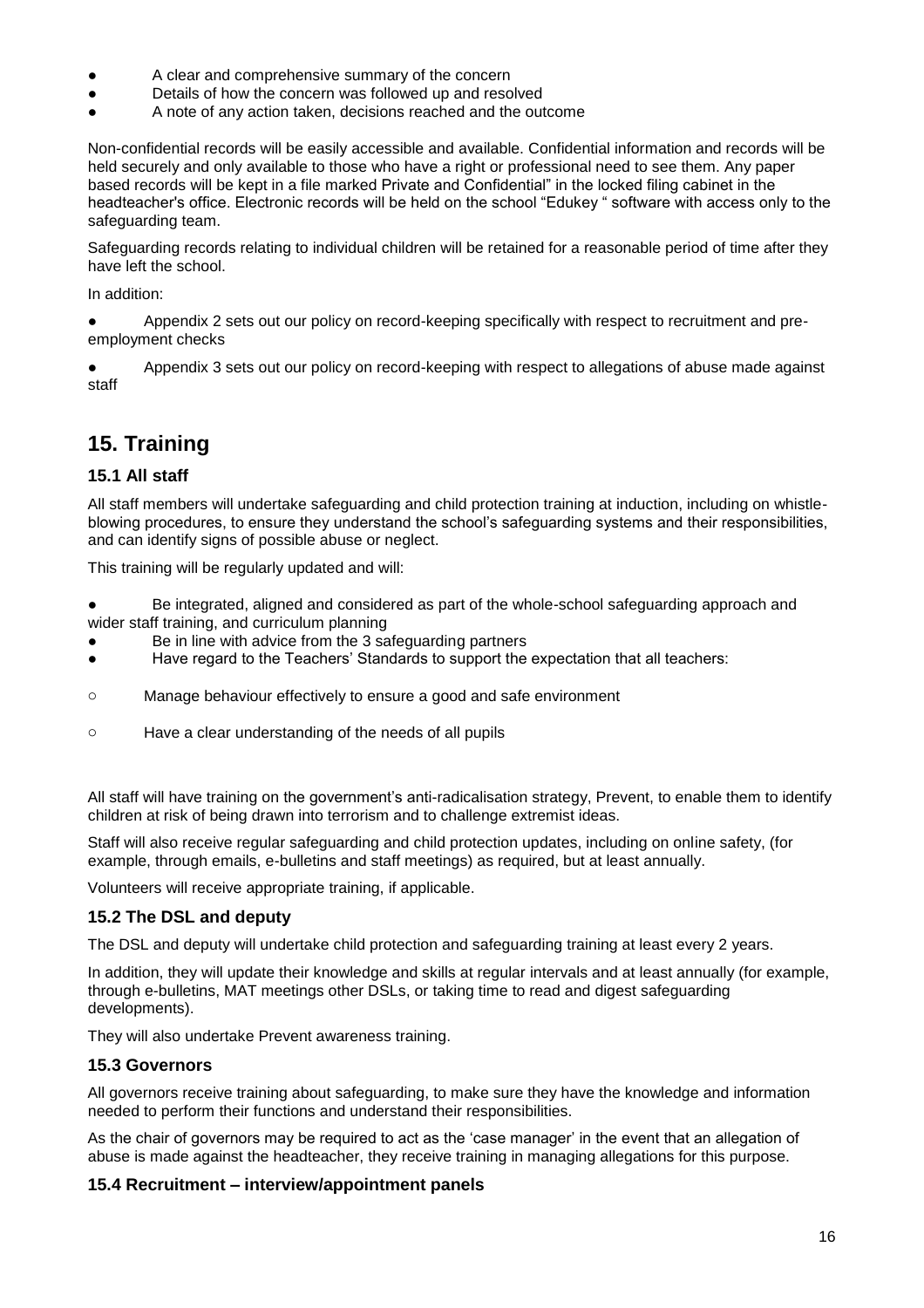At least one person on any interview/appointment panel for a post at the school will have undertaken safer recruitment training. This will cover, as a minimum, the contents of the Department for Education's statutory guidance, Keeping Children Safe in Education, and be in line with local safeguarding procedures.

See appendix 2 of this policy for more information about our safer recruitment procedures.

# **16. Monitoring arrangements**

This policy will be reviewed **annually** by David Jones headteacher/DSL. At every review, it will be approved by the full governing board.

# **17. Links with other policies**

This policy links to the following policies and procedures:

- Behaviour
- Staff code of conduct
- Complaints
- Health and safety/ First aid
- Attendance
- E-safety
- Sex and relationships education
- Privacy notices
- Whistle-blowing
- Physical Intervention
- Inclusion
- Anti-bullying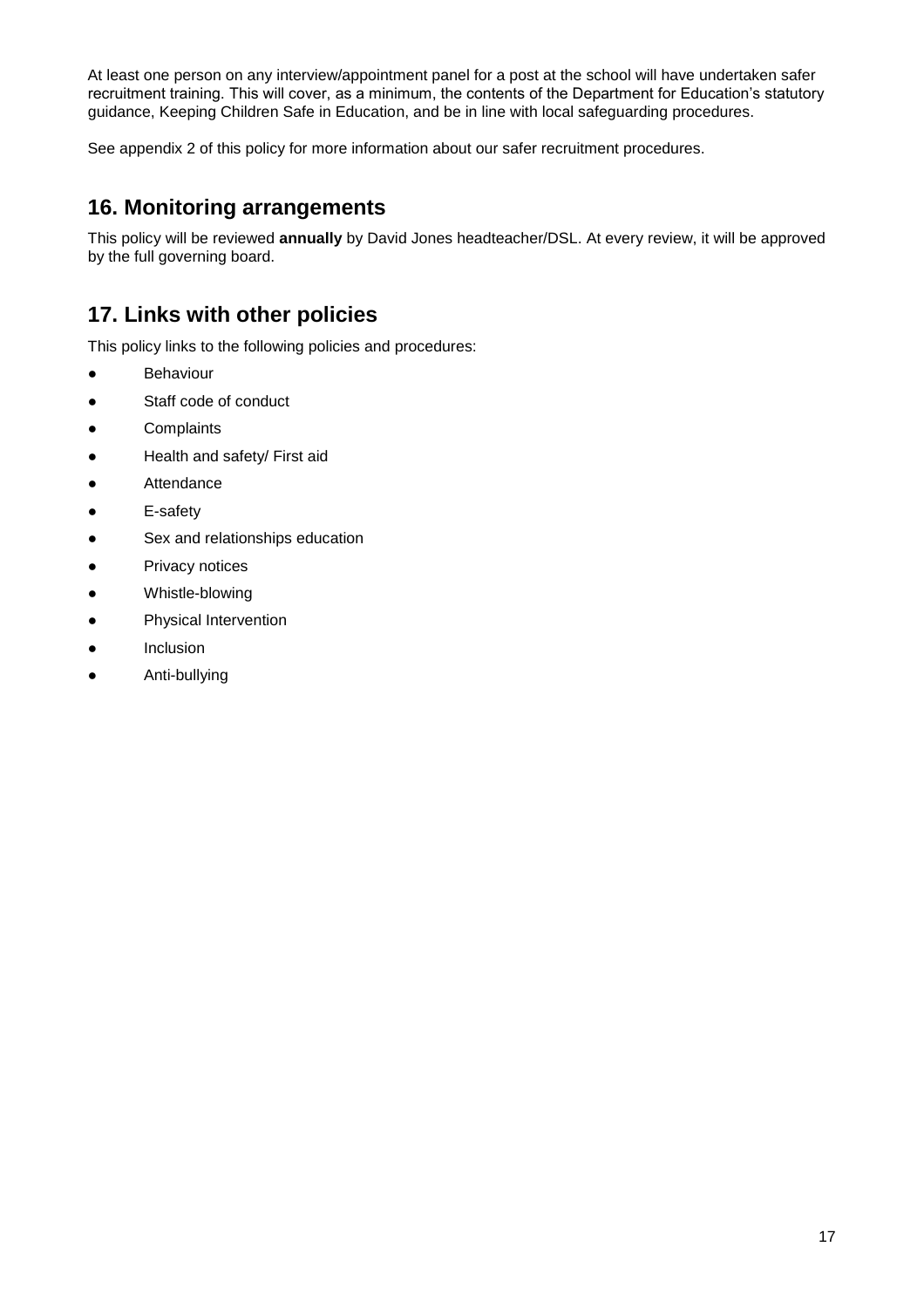**These appendices are based on the Department for Education's statutory guidance, Keeping Children Safe in Education.**

# **Appendix 1: types of abuse**

Abuse, including neglect, and safeguarding issues are rarely standalone events that can be covered by one definition or label. In most cases, multiple issues will overlap.

**Physical abuse** may involve hitting, shaking, throwing, poisoning, burning or scalding, drowning, suffocating or otherwise causing physical harm to a child. Physical harm may also be caused when a parent or carer fabricates the symptoms of, or deliberately induces, illness in a child.

**Emotional abuse** is the persistent emotional maltreatment of a child such as to cause severe and adverse effects on the child's emotional development. Some level of emotional abuse is involved in all types of maltreatment of a child, although it may occur alone.

Emotional abuse may involve:

Conveying to a child that they are worthless or unloved, inadequate, or valued only insofar as they meet the needs of another person

● Not giving the child opportunities to express their views, deliberately silencing them or 'making fun' of what they say or how they communicate

Age or developmentally inappropriate expectations being imposed on children. These may include interactions that are beyond a child's developmental capability, as well as overprotection and limitation of exploration and learning, or preventing the child participating in normal social interaction

- Seeing or hearing the ill-treatment of another
- Serious bullying (including cyberbullying), causing children frequently to feel frightened or in danger, or the exploitation or corruption of children

**Sexual abuse** involves forcing or enticing a child or young person to take part in sexual activities, not necessarily involving a high level of violence, whether or not the child is aware of what is happening. The activities may involve:

● Physical contact, including assault by penetration (for example rape or oral sex) or non-penetrative acts such as masturbation, kissing, rubbing and touching outside of clothing

● Non-contact activities, such as involving children in looking at, or in the production of, sexual images, watching sexual activities, encouraging children to behave in sexually inappropriate ways, or grooming a child in preparation for abuse (including via the internet)

Sexual abuse is not solely perpetrated by adult males. Women can also commit acts of sexual abuse, as can other children.

**Neglect** is the persistent failure to meet a child's basic physical and/or psychological needs, likely to result in the serious impairment of the child's health or development. Neglect may occur during pregnancy as a result of maternal substance abuse.

Once a child is born, neglect may involve a parent or carer failing to:

- Provide adequate food, clothing and shelter (including exclusion from home or abandonment)
- Protect a child from physical and emotional harm or danger
- Ensure adequate supervision (including the use of inadequate care-givers)
- Ensure access to appropriate medical care or treatment

It may also include neglect of, or unresponsiveness to, a child's basic emotional needs.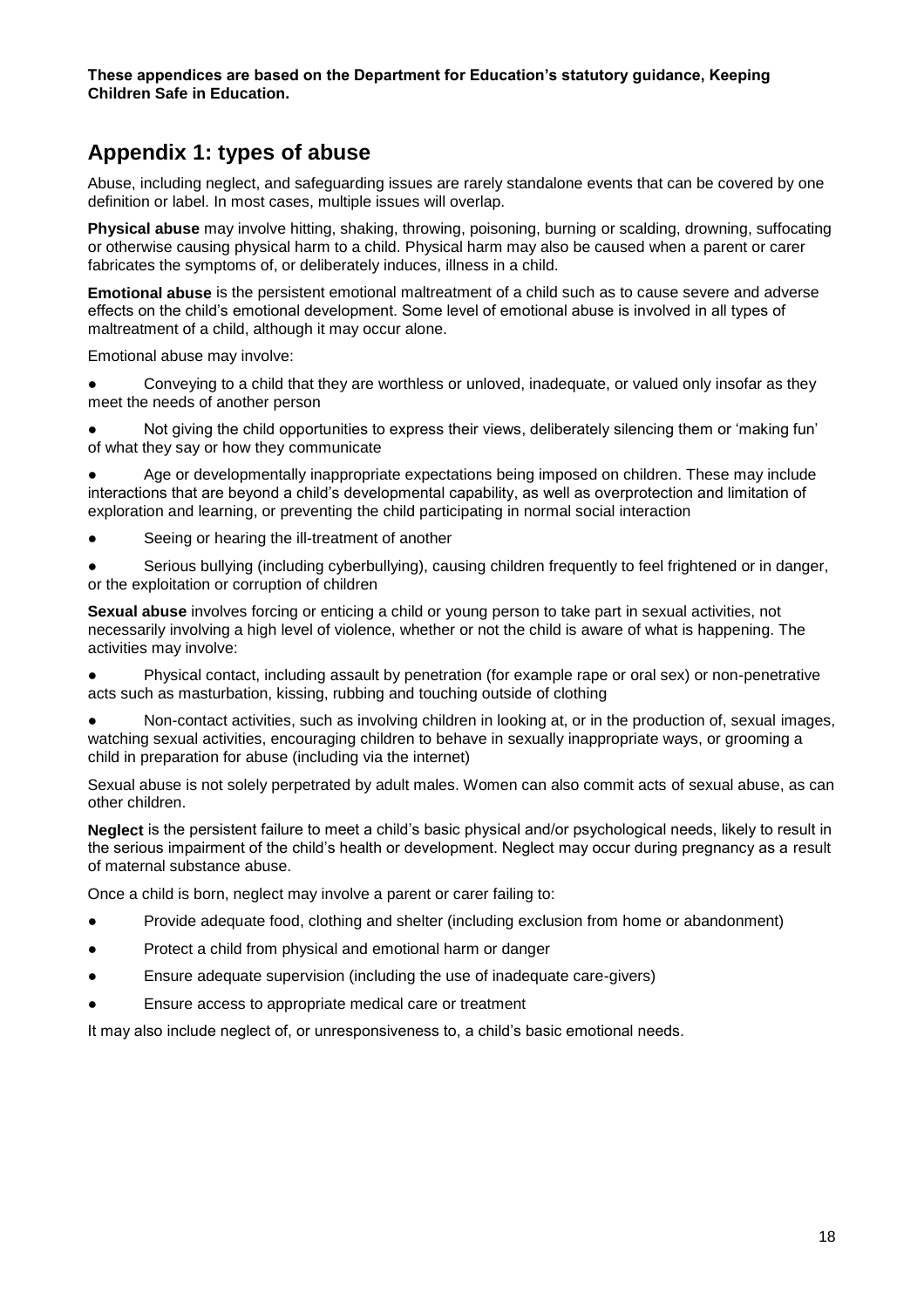# **Appendix 2: safer recruitment and DBS checks – policy and procedures**

We will record all information on the checks carried out in the school's single central record (SCR). Copies of these checks, where appropriate, will be held in individuals' personnel files. We follow requirements and best practice in retaining copies of these checks, as set out below.

# **Recruitment and selection process**

To make sure we recruit suitable people, we will ensure that those involved in the recruitment and employment of staff to work with children have received appropriate safer recruitment training.

We have put the following steps in place during our recruitment and selection process to ensure we are committed to safeguarding and promoting the welfare of children.

# **Advertising**

When advertising roles, we will make clear:

- Our school's commitment to safeguarding and promoting the welfare of children
- That safeguarding checks will be undertaken

The safeguarding requirements and responsibilities of the role, such as the extent to which the role will involve contact with children

Whether or not the role is exempt from the Rehabilitation of Offenders Act 1974 and the amendments to the Exceptions Order 1975, 2013 and 2020. If the role is exempt, certain spent convictions and cautions are 'protected', so they do not need to be disclosed, and if they are disclosed, we cannot take them into account

**Application forms** (we use the Local Authority forms)

Our application forms will:

• Include a statement saying that it is an offence to apply for the role if an applicant is barred from engaging in regulated activity relevant to children (where the role involves this type of regulated activity)

Include a copy of, or link to, our child protection and safeguarding policy and our policy on the employment of ex-offenders

# **Shortlisting**

Our shortlisting process will involve at least 2 people and will:

● Consider any inconsistencies and look for gaps in employment and reasons given for them

Explore all potential concerns

Once we have shortlisted candidates, we will ask shortlisted candidates to:

Complete a self-declaration of their criminal record or any information that would make them unsuitable to work with children, so that they have the opportunity to share relevant information and discuss it at interview stage. The information we will ask for includes:

- o If they have a criminal history
- o Whether they are included on the barred list
- o Whether they are prohibited from teaching

 $\circ$  Information about any criminal offences committed in any country in line with the law as applicable in England and Wales

o Any relevant overseas information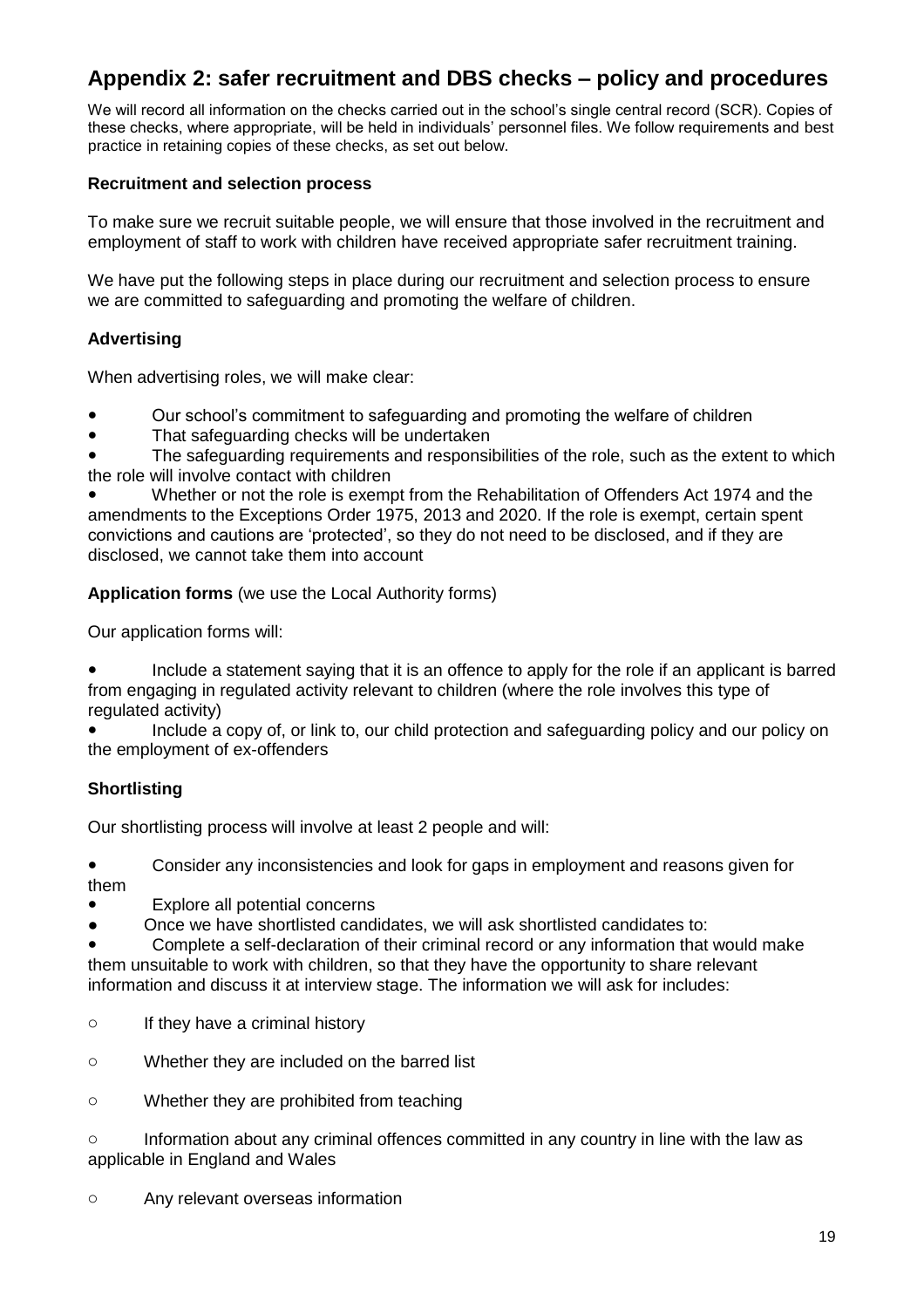Sign a declaration confirming the information they have provided is true

# **Seeking references and checking employment history**

We will obtain references before interview. Any concerns raised will be explored further with referees and taken up with the candidate at interview.

When seeking references we will:

● Not accept open references

● Liaise directly with referees and verify any information contained within references with the referees

Ensure any references are from the candidate's current employer and completed by a senior person. Where the referee is school based, we will ask for the reference to be confirmed by the headteacher/principal as accurate in respect to disciplinary investigations

Obtain verification of the candidate's most recent relevant period of employment if they are not currently employed

Secure a reference from the relevant employer from the last time the candidate worked with children if they are not currently working with children

Compare the information on the application form with that in the reference and take up any inconsistencies with the candidate

Resolve any concerns before any appointment is confirmed

# **Interview and selection**

When interviewing candidates, we will:

Probe any gaps in employment, or where the candidate has changed employment or location frequently, and ask candidates to explain this

Explore any potential areas of concern to determine the candidate's suitability to work with children

Record all information considered and decisions made

### **Pre-appointment vetting checks**

We will record all information on the checks carried out in the school's single central record (SCR). Copies of these checks, where appropriate, will be held in individuals' personnel files. We follow requirements and best practice in retaining copies of these checks, as set out below.

# **New staff**

All offers of appointment will be conditional until satisfactory completion of the necessary preemployment checks. When appointing new staff, we will:

●Verify their identity

Obtain (via the applicant) an enhanced DBS certificate, including barred list information for those who will be engaging in regulated activity (see definition below). We will obtain the certificate before, or as soon as practicable after, appointment, including when using the DBS update service. We will not keep a copy of the certificate for longer than 6 months, but when the copy is destroyed we may still keep a record of the fact that vetting took place, the result of the check and recruitment decision taken

Obtain a separate barred list check if they will start work in regulated activity before the DBS certificate is available

Verify their mental and physical fitness to carry out their work responsibilities

Verify their right to work in the UK. We will keep a copy of this verification for the duration of the member of staff's employment and for 2 years afterwards

- Verify their professional qualifications, as appropriate
- Ensure they are not subject to a prohibition order if they are employed to be a teacher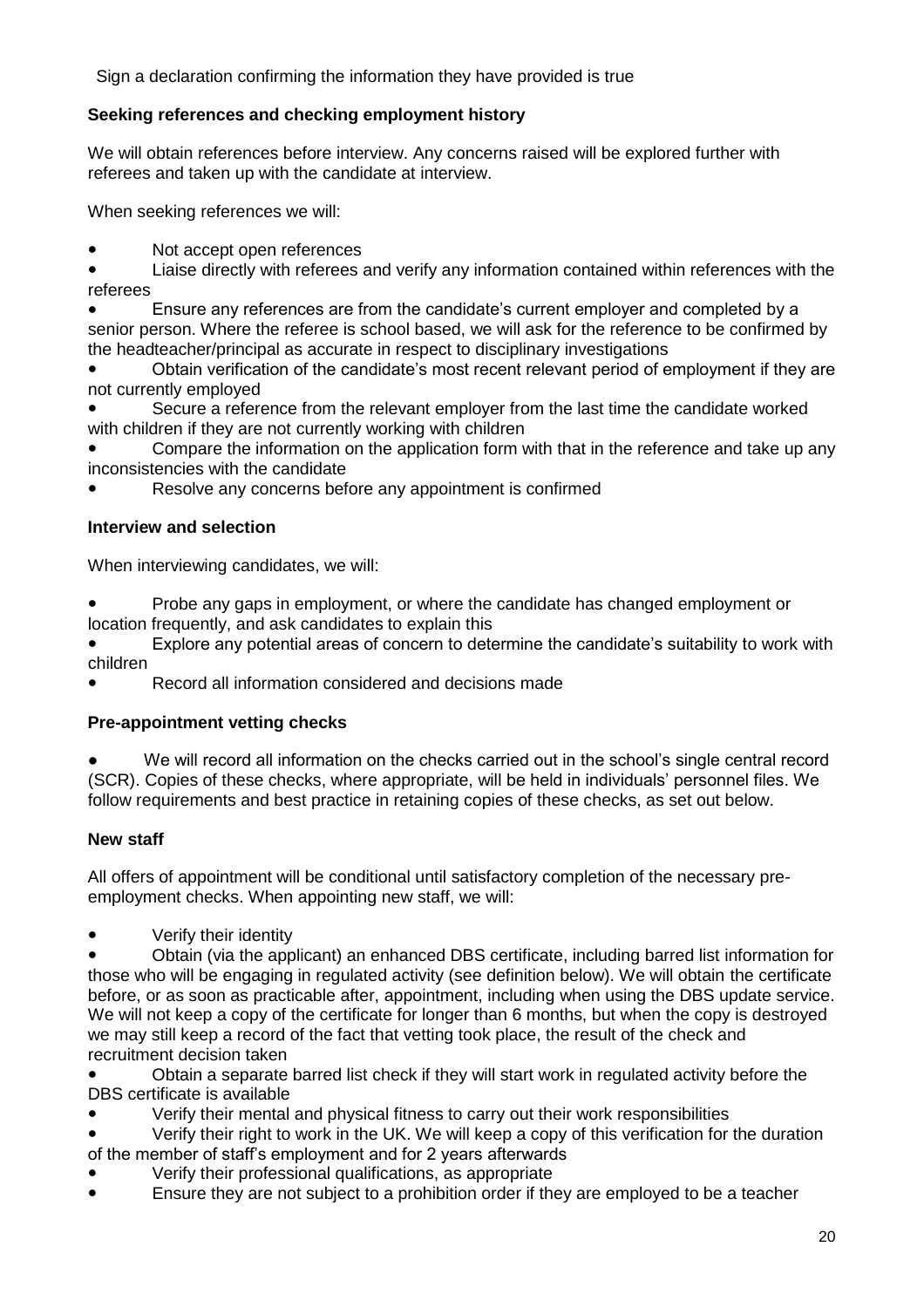Carry out further additional checks, as appropriate, on candidates who have lived or worked outside of the UK. Where available, these will include:

o For all staff, including teaching positions: [criminal records checks for overseas applicants](https://www.gov.uk/government/publications/criminal-records-checks-for-overseas-applicants)

o For teaching positions: obtaining a letter of professional standing from the professional regulating authority in the country where the applicant has worked

**Regulated activity** means a person who will be:

● Responsible, on a regular basis in a school or college, for teaching, training, instructing, caring for or supervising children

● Carrying out paid, or unsupervised unpaid, work regularly in a school or college where that work provides an opportunity for contact with children

Engaging in intimate or personal care or overnight activity, even if this happens only once and regardless of whether they are supervised or not

### **Existing staff**

In certain circumstances we will carry out all the relevant checks on existing staff as if the individual was a new member of staff. These circumstances are when:

● There are concerns about an existing member of staff's suitability to work with children; or

● An individual moves from a post that is not regulated activity to one that is; or

There has been a break in service of 12 weeks or more

We will refer to the DBS anyone who has harmed, or poses a risk of harm, to a child or vulnerable adult where:

We believe the individual has engaged in [relevant conduct;](https://www.gov.uk/guidance/making-barring-referrals-to-the-dbs#relevant-conduct-in-relation-to-children) or

We believe the individual has received a caution or conviction for a relevant (automatic barring

either with or without the right to make representations) offence, under the [Safeguarding Vulnerable Groups](http://www.legislation.gov.uk/uksi/2009/37/contents/made)  [Act 2006 \(Prescribed Criteria and Miscellaneous Provisions\) Regulations 2009;](http://www.legislation.gov.uk/uksi/2009/37/contents/made) or

We believe the 'harm test' is satisfied in respect of the individual (i.e. they may harm a child or vulnerable adult or put them at risk of harm); and

The individual has been removed from working in regulated activity (paid or unpaid) or would have been removed if they had not left

# **Agency and third-party staff**

We will obtain written notification from any agency or third-party organisation that it has carried out the necessary safer recruitment checks that we would otherwise perform. We will also check that the person presenting themselves for work is the same person on whom the checks have been made.

### **Contractors**

We will ensure that any contractor, or any employee of the contractor, who is to work at the school has had the appropriate level of DBS check. This will be:

An enhanced DBS check with barred list information for contractors engaging in regulated activity

An enhanced DBS check, not including barred list information, for all other contractors who are not in regulated activity but whose work provides them with an opportunity for regular contact with children

We will obtain the DBS check for self-employed contractors.

We will not keep copies of such checks for longer than 6 months.

Contractors who have not had any checks will not be allowed to work unsupervised or engage in regulated activity under any circumstances.

We will check the identity of all contractors and their staff on arrival at the school.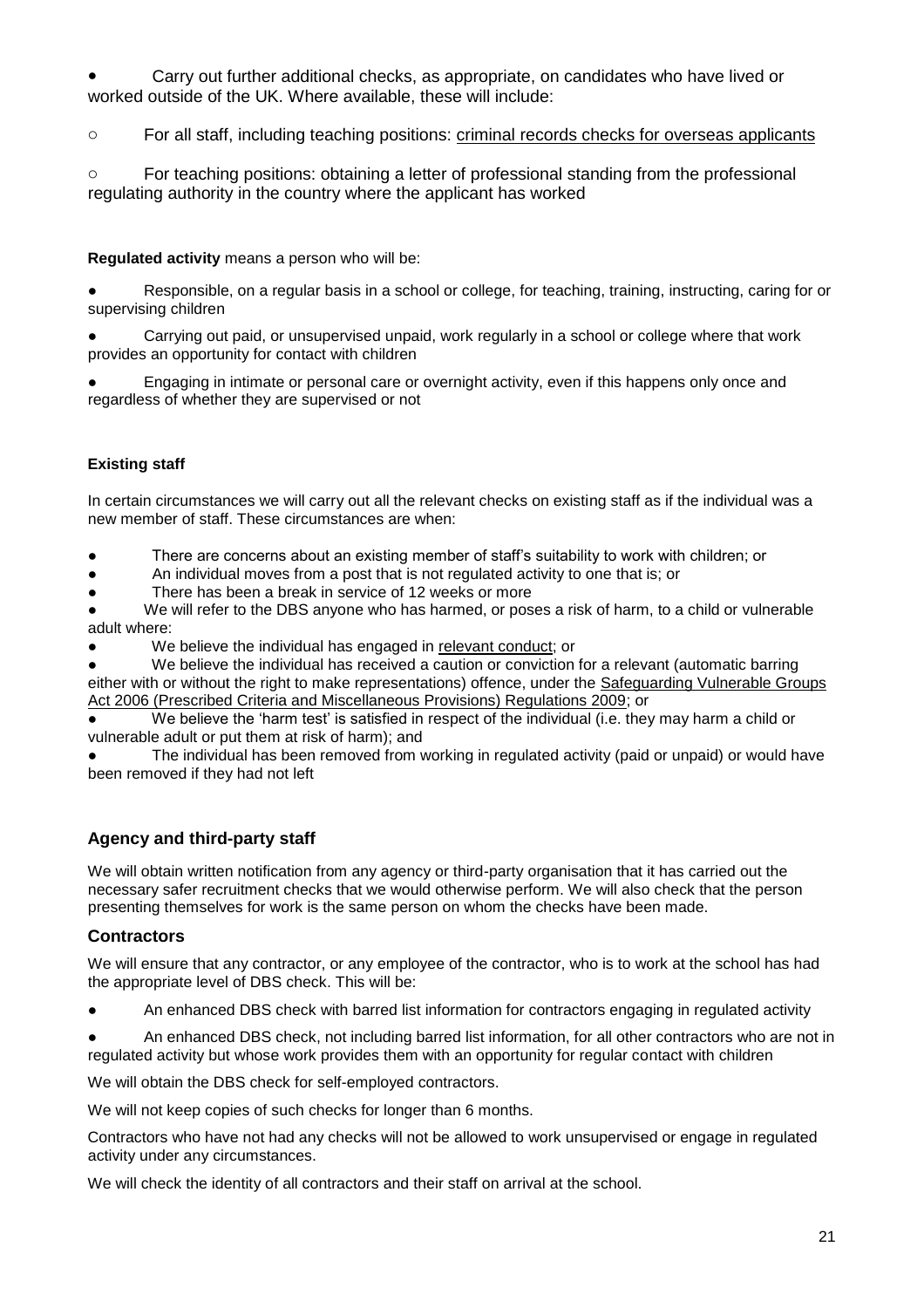For self-employed contractors such as music teachers or sports coaches, we will ensure that appropriate checks are carried out to ensure that individuals are not disqualified under the 2018 Childcare Disqualification Regulations and Childcare Act 2006. Where we decide that an individual falls outside of the scope of these regulations and we do not carry out such checks, we will retain a record of our assessment. This will include our evaluation of any risks and control measures put in place, and any advice sought.

# **Trainee/student teachers**

Where applicants for initial teacher training are salaried by us, we will ensure that all necessary checks are carried out.

Where trainee teachers are fee-funded, we will obtain written confirmation from the training provider that necessary checks have been carried out and that the trainee has been judged by the provider to be suitable to work with children.

In both cases, this includes checks to ensure that individuals are not disqualified under the 2018 Childcare Disqualification Regulations and Childcare Act 2006

### **Volunteers**

We will:

● Never leave an unchecked volunteer unsupervised or allow them to work in regulated activity

● Obtain an enhanced DBS check with barred list information for all volunteers who are new to working in regulated activity

Obtain an enhanced DBS check without barred list information for all volunteers who are not in regulated activity, but who have an opportunity to come into contact with children on a regular basis, for example, supervised volunteers

Carry out a risk assessment when deciding whether to seek an enhanced DBS check for any volunteers not engaging in regulated activity

### **Governors**

● All governors will have an enhanced DBS check without barred list information. They will have an enhanced DBS check with barred list information if working in regulated activity.

All governors will also have a section 128 check (as a section 128 direction disqualifies an individual from being a maintained school governor).

### **Adults who supervise pupils on work experience**

When organising work experience, we will ensure that policies and procedures are in place to protect children from harm.

We will also consider whether it is necessary for barred list checks to be carried out on the individuals who supervise a pupil under 16 on work experience. This will depend on the specific circumstances of the work experience, including the nature of the supervision, the frequency of the activity being supervised, and whether the work is regulated activity.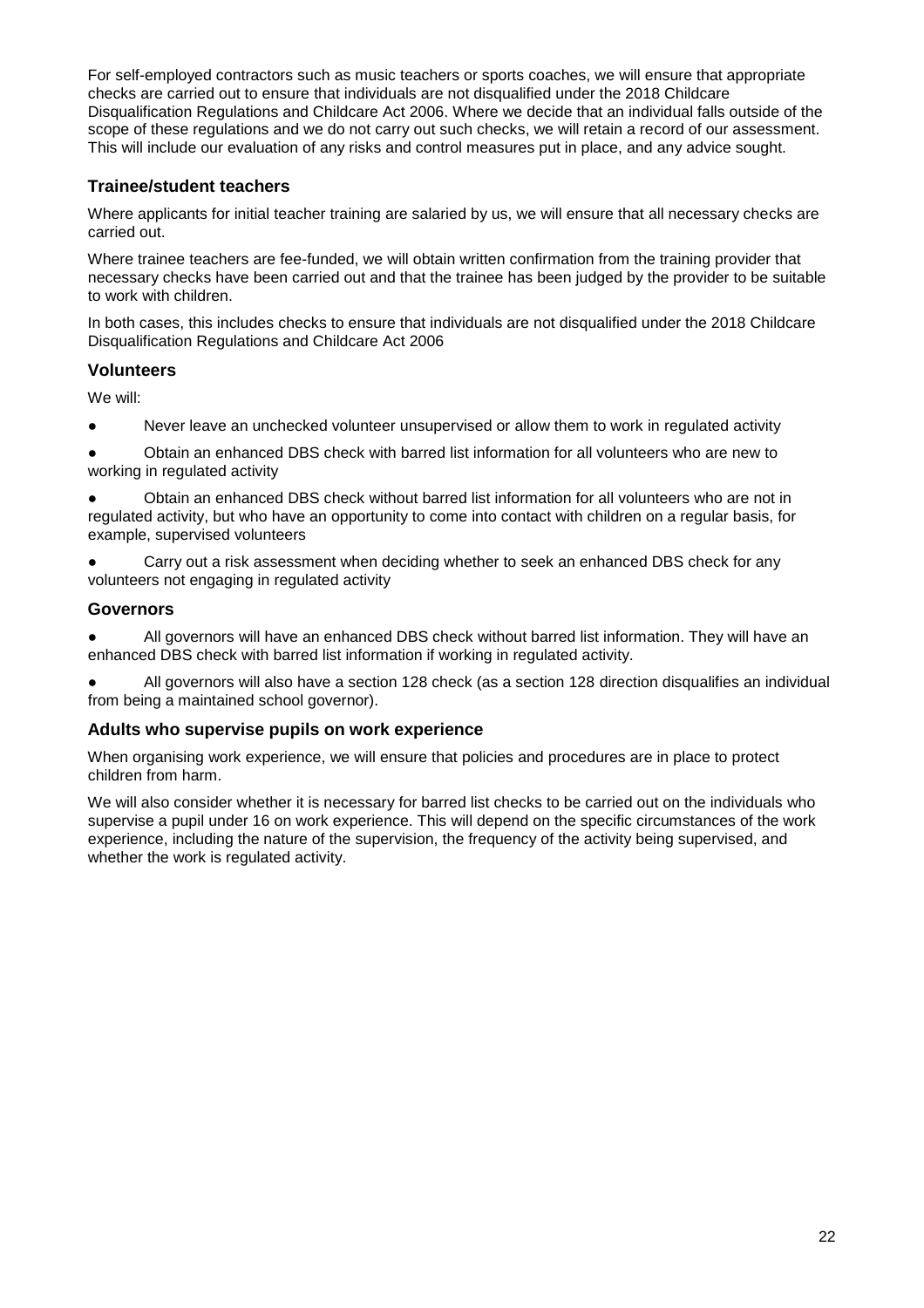# **Appendix 3: allegations of abuse made against staff**

This section of this policy applies to all cases in which it is alleged that a current member of staff, including a supply teacher, volunteer or contractor has:

- Behaved in a way that has harmed a child, or may have harmed a child, or
- Possibly committed a criminal offence against or related to a child, or

Behaved towards a child or children in a way that indicates he or she would pose a risk of harm to children

● Behaved or may have behaved in a way that indicates they may not be suitable to work with children

It applies regardless of whether the alleged abuse took place in the school. Allegations against a teacher who is no longer teaching and historical allegations of abuse will be referred to the police.

We will deal with any allegation of abuse against a member of staff or volunteer very quickly, in a fair and consistent way that provides effective child protection while also supporting the individual who is the subject of the allegation.

Our procedures for dealing with allegations will be applied with common sense and judgement.

### **Suspension of the accused until the case is resolved**

Suspension will not be the default position, and will only be considered in cases where there is reason to suspect that a child or other children is/are at risk of harm, or the case is so serious that it might be grounds for dismissal. In such cases, we will only suspend an individual if we have considered all other options available and there is no reasonable alternative.

Based on an assessment of risk, we will consider alternatives such as:

- Redeployment within the school so that the individual does not have direct contact with the child or children concerned
- Providing an assistant to be present when the individual has contact with children
- Redeploying the individual to alternative work in the school so that they do not have unsupervised access to children
- Moving the child or children to classes where they will not come into contact with the individual, making it clear that this is not a punishment and parents have been consulted
- Temporarily redeploying the individual to another role in a different location.

If in doubt, the case manager will seek views from the school's personnel adviser and the designated officer at the local authority, as well as the police and children's social care where they have been involved.

### **Definitions for outcomes of allegation investigations**

- **Substantiated:** there is sufficient evidence to prove the allegation
- **Malicious:** there is sufficient evidence to disprove the allegation and there has been a deliberate act to deceive
- **False:** there is sufficient evidence to disprove the allegation

Unsubstantiated: there is insufficient evidence to either prove or disprove the allegation (this does not imply guilt or innocence)

### **Procedure for dealing with allegations**

In the event of an allegation that meets the criteria above, the headteacher (or chair of governors where the headteacher is the subject of the allegation) – the 'case manager' – will take the following steps:

Conduct basic enquiries in line with local procedures to establish the facts to help determine whether there is any foundation to the allegation before carrying on with the steps below

Immediately discuss the allegation with the designated officer at the local authority. This is to consider the nature, content and context of the allegation and agree a course of action, including whether further enquiries are necessary to enable a decision on how to proceed, and whether it is necessary to involve the police and/or children's social care services. (The case manager may, on occasion, consider it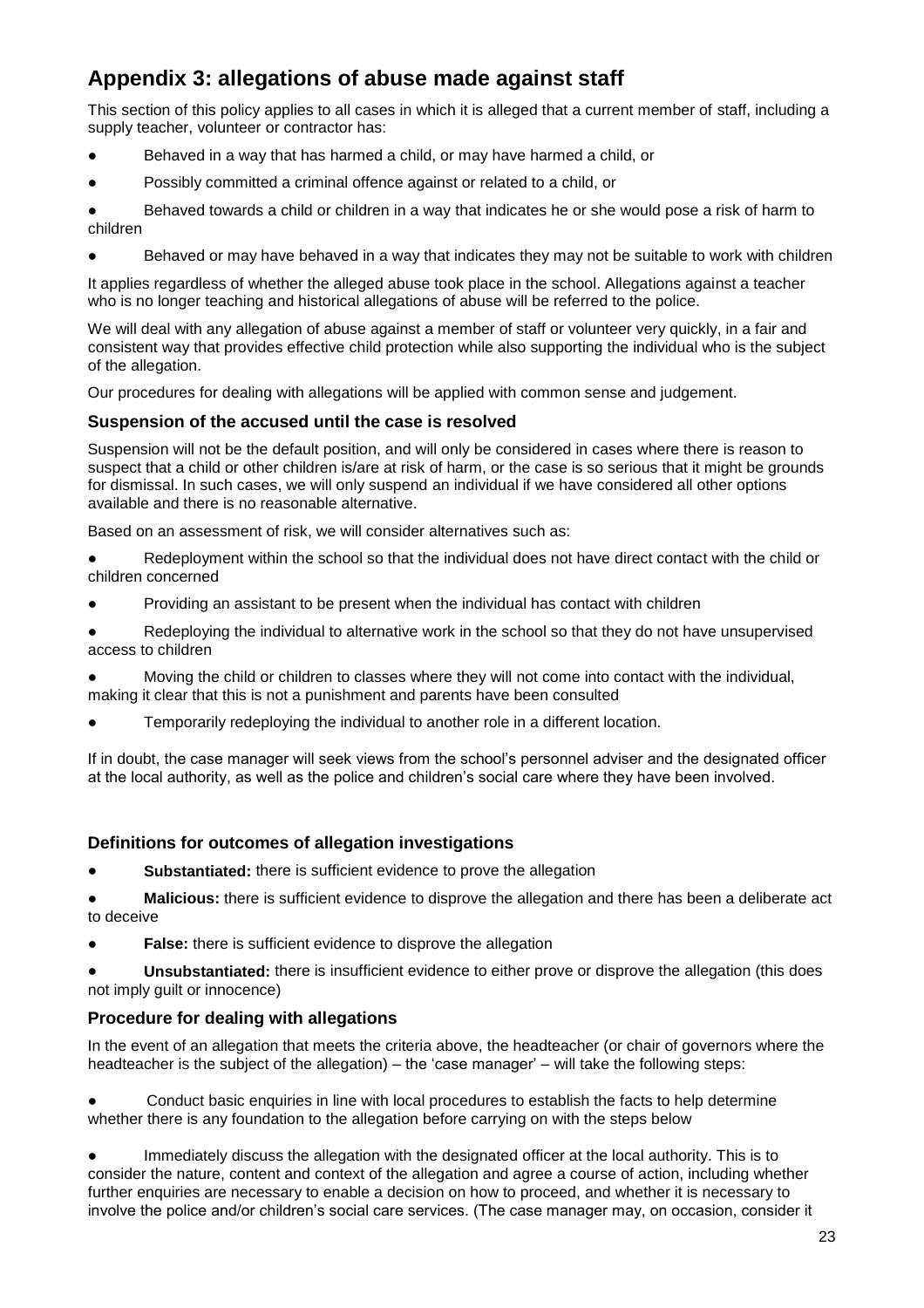necessary to involve the police *before* consulting the designated officer – for example, if the accused individual is deemed to be an immediate risk to children or there is evidence of a possible criminal offence. In such cases, the case manager will notify the designated officer as soon as practicably possible after contacting the police)

Inform the accused individual of the concerns or allegations and likely course of action as soon as possible after speaking to the designated officer (and the police or children's social care services, where necessary). Where the police and/or children's social care services are involved, the case manager will only share such information with the individual as has been agreed with those agencies

Where appropriate (in the circumstances described above), carefully consider whether suspension of the individual from contact with children at the school is justified or whether alternative arrangements such as those outlined above can be put in place. Advice will be sought from the designated officer, police and/or children's social care services, as appropriate

Where the case manager is concerned about the welfare of other children in the community or the individual's family, they will discuss these concerns with the DSL and make a risk assessment of the situation. If necessary, the DSL may make a referral to children's social care

**If immediate suspension is considered necessary**, agree and record the rationale for this with the designated officer. The record will include information about the alternatives to suspension that have been considered, and why they were rejected. Written confirmation of the suspension will be provided to the individual facing the allegation or concern within 1 working day, and the individual will be given a named contact at the school and their contact details

● **If it is decided that no further action is to be taken** in regard to the subject of the allegation or concern, record this decision and the justification for it and agree with the designated officer what information should be put in writing to the individual and by whom, as well as what action should follow both in respect of the individual and those who made the initial allegation

**If it is decided that further action is needed**, take steps as agreed with the designated officer to initiate the appropriate action in school and/or liaise with the police and/or children's social care services as appropriate

Provide effective support for the individual facing the allegation or concern, including appointing a named representative to keep them informed of the progress of the case and consider what other support is appropriate for example union representation.

Inform the parents or carers of the child/children involved about the allegation as soon as possible if they do not already know (following agreement with children's social care services and/or the police, if applicable). The case manager will also inform the parents or carers of the requirement to maintain confidentiality about any allegations made against teachers (where this applies) while investigations are ongoing. Any parent or carer who wishes to have the confidentiality restrictions removed in respect of a teacher will be advised to seek legal advice

Keep the parents or carers of the child/children involved informed of the progress of the case and the outcome, where there is not a criminal prosecution, including the outcome of any disciplinary process (in confidence)

Make a referral to the DBS where it is thought that the individual facing the allegation or concern has engaged in conduct that harmed or is likely to harm a child, or if the individual otherwise poses a risk of harm to a child

If the school is made aware that the secretary of state has made an interim prohibition order in respect of an individual, we will immediately suspend that individual from teaching, pending the findings of the investigation by the National College for Teaching and Leadership.

Where the police are involved, wherever possible the Local Authority will ask the police at the start of the investigation to obtain consent from the individuals involved to share their statements and evidence for use in the school's disciplinary process, should this be required at a later point.

### **Additional considerations for supply staff**

If there are concerns or an allegation is made against someone not directly employed by the school, such as supply staff provided by an agency, we will take the actions below in addition to our standard procedures.

We will not decide to stop using a supply teacher due to safeguarding concerns without finding out the facts and liaising with our local authority designated officer to determine a suitable outcome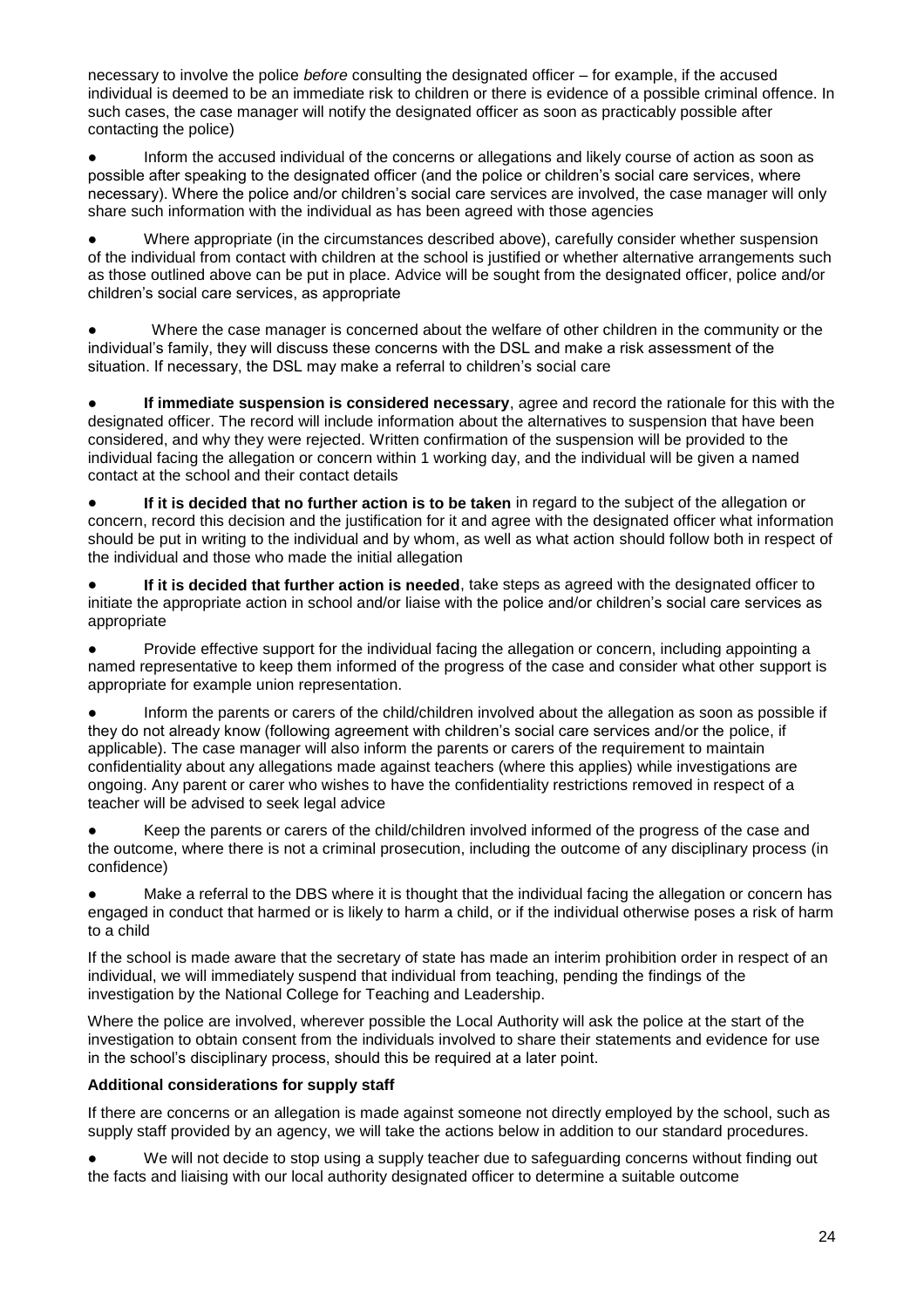The governing board will discuss with the agency whether it is appropriate to suspend the supply teacher, or redeploy them to another part of the school, while the school carries out the investigation

We will involve the agency fully, but the school will take the lead in collecting the necessary information and providing it to the local authority designated officer as required

● We will address issues such as information sharing, to ensure any previous concerns or allegations known to the agency are taken into account (we will do this, for example, as part of the allegations management meeting or by liaising directly with the agency where necessary)

When using an agency, we will inform them of our process for managing allegations, and keep them updated about our policies as necessary, and will invite the agency's HR manager or equivalent to meetings as appropriate.

### **Timescales**

Any cases where it is clear immediately that the allegation is unsubstantiated or malicious will be resolved within 1 week

● If the nature of an allegation does not require formal disciplinary action, we will institute appropriate action within 3 working days

If a disciplinary hearing is required and can be held without further investigation, we will hold this within 15 working days

### **Specific actions**

#### **Action following a criminal investigation or prosecution**

The case manager will discuss with the local authority's designated officer whether any further action, including disciplinary action, is appropriate and, if so, how to proceed, taking into account information provided by the police and/or children's social care services.

### **Conclusion of a case where the allegation is substantiated**

If the allegation is substantiated and the individual is dismissed or the school ceases to use their services, or the individual resigns or otherwise ceases to provide their services, the case manager and the school's personnel adviser will discuss with the designated officer whether to make a referral to the DBS for consideration of whether inclusion on the barred lists is required.

If the individual concerned is a member of teaching staff, the case manager and personnel adviser will discuss with the designated officer whether to refer the matter to the NCTL to consider prohibiting the individual from teaching.

#### **Individuals returning to work after suspension**

If it is decided on the conclusion of a case that an individual who has been suspended can return to work, the case manager will consider how best to facilitate this.

The case manager will also consider how best to manage the individual's contact with the child or children who made the allegation, if they are still attending the school.

#### **Unsubstantiated or malicious allegations**

If an allegation is shown to be deliberately invented, or malicious, the headteacher, or other appropriate person in the case of an allegation against the headteacher, will consider whether any disciplinary action is appropriate against the pupil(s) who made it, or whether the police should be asked to consider whether action against those who made the allegation might be appropriate, even if they are not a pupil.

### **Confidentiality**

The school will make every effort to maintain confidentiality and guard against unwanted publicity while an allegation is being investigated or considered.

The case manager will take advice from the local authority's designated officer, police and children's social care services, as appropriate, to agree:

- Who needs to know about the allegation and what information can be shared
- How to manage speculation, leaks and gossip, including how to make parents or carers of a child/children involved aware of their obligations with respect to confidentiality
- What, if any, information can be reasonably given to the wider community to reduce speculation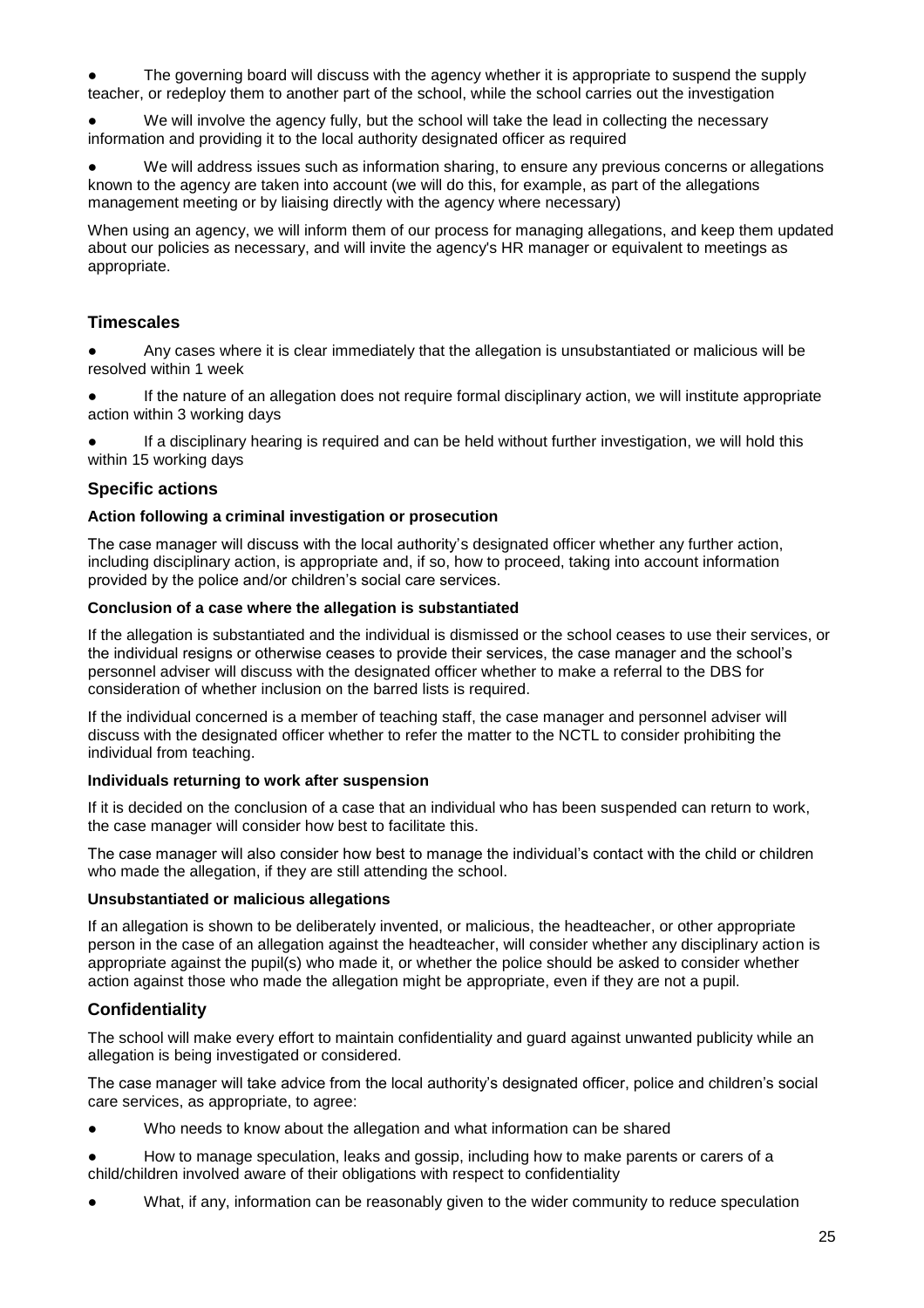How to manage press interest if, and when, it arises

## **Record-keeping**

The case manager will maintain clear records about any case where the allegation or concern meets the criteria above and store them on the individual's confidential personnel file for the duration of the case. Such records will include:

- A clear and comprehensive summary of the allegation
- Details of how the allegation was followed up and resolved
- Notes of any action taken and decisions reached (and justification for these, as stated above)

If an allegation or concern is not found to have been malicious, the school will retain the records of the case on the individual's confidential personnel file, and provide a copy to the individual. We will retain these records at least until the individual has reached normal pension age, or for 10 years from the date of the allegation if that is longer.

The records of any allegation that is found to be malicious will be deleted from the individual's personnel file.

### **References**

When providing employer references, we will not refer to any allegation that has been proven to be false, unsubstantiated or malicious, or any history of allegations where all such allegations have been proven to be false, unsubstantiated or malicious.

### **Learning lessons**

After any cases where the allegations are *substantiated*, we will review the circumstances of the case with the local authority's designated officer to determine whether there are any improvements that we can make to the school's procedures or practice to help prevent similar events in the future.

This will include consideration of (as applicable):

- Issues arising from the decision to suspend the member of staff
- The duration of the suspension
- Whether or not the suspension was justified

The use of suspension when the individual is subsequently reinstated. We will consider how future investigations of a similar nature could be carried out without suspending the individual

# **Appendix 4: specific safeguarding issues**

### **Children missing from education**

A child going missing from education, particularly repeatedly, can be a warning sign of a range of safeguarding issues. This might include abuse or neglect, such as sexual abuse or exploitation or child criminal exploitation, or issues such as mental health problems, substance abuse, radicalisation, FGM or forced marriage.

There are many circumstances where a child may become missing from education, but some children are particularly at risk. These include children who:

- Are at risk of harm or neglect
- Come from Gypsy, Roma, or Traveller families
- Come from the families of service personnel
- Go missing or run away from home or care
- Are supervised by the youth justice system
- Cease to attend a school
- Come from new migrant families

We will follow our procedures for unauthorised absence and for dealing with children who go missing from education, particularly on repeat occasions, to help identify the risk of abuse and neglect, including sexual exploitation, and to help prevent the risks of going missing in future. This includes informing the local authority if a child leaves the school without a new school being named, and adhering to requirements with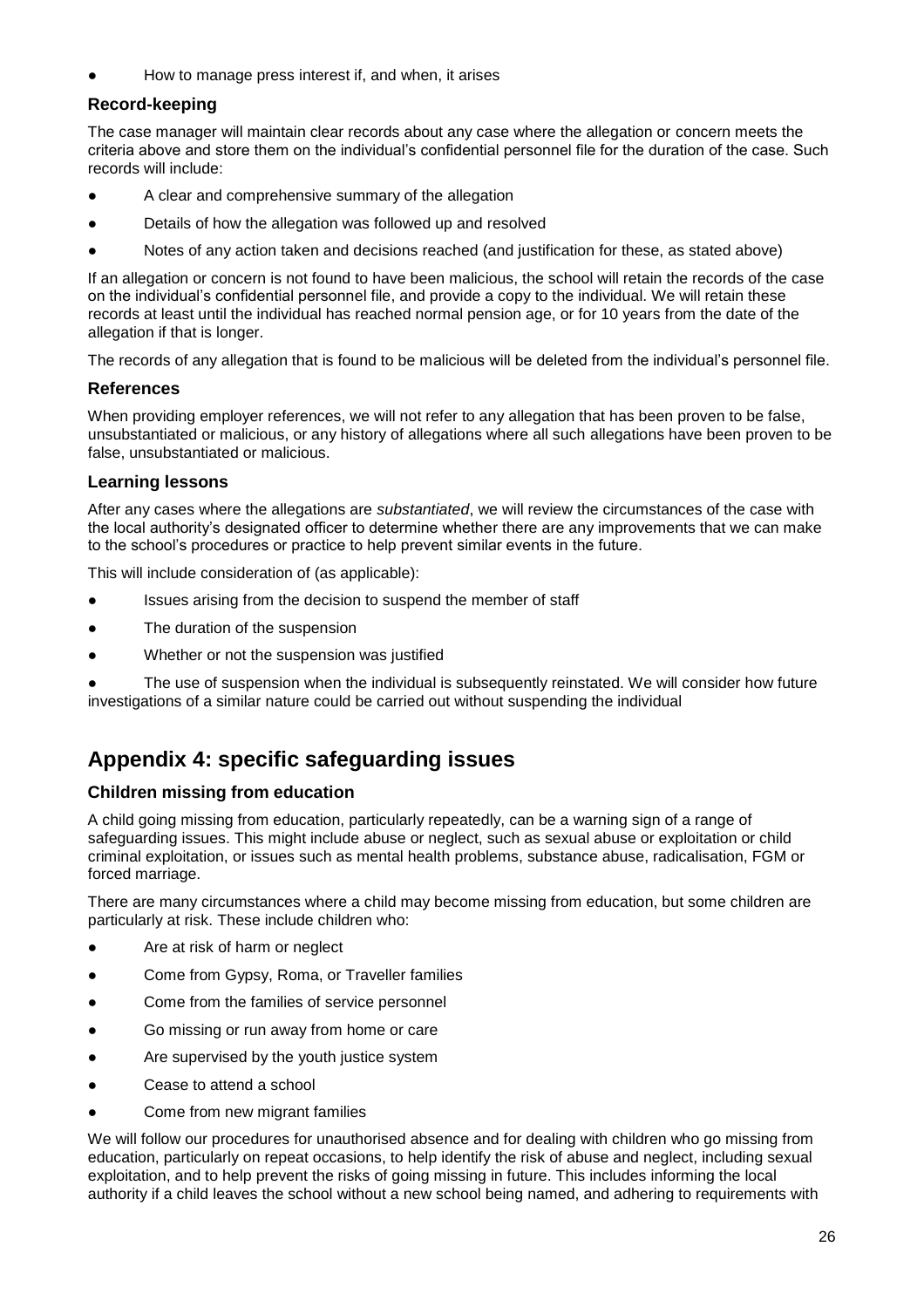respect to sharing information with the local authority, when applicable, when removing a child's name from the admission register at non-standard transition points.

Staff will be trained in signs to look out for and the individual triggers to be aware of when considering the risks of potential safeguarding concerns which may be related to being missing, such as travelling to conflict zones, FGM and forced marriage.

If a staff member suspects that a child is suffering from harm or neglect, we will follow local child protection procedures, including with respect to making reasonable enquiries. We will make an immediate referral to the local authority children's social care team, and the police, if the child is in immediate danger or at risk of harm.

# **Child criminal exploitation**

Child criminal exploitation (CCE) is a form of abuse where an individual or group takes advantage of an imbalance of power to coerce, control, manipulate or deceive a child into criminal activity, in exchange for something the victim needs or wants, and/or for the financial or other advantage of the perpetrator or facilitator, and/or through violence or the threat of violence.

The abuse can be perpetrated by males or females, and children or adults. It can be a one-off occurrence or a series of incidents over time, and range from opportunistic to complex organised abuse.

The victim can be exploited even when the activity appears to be consensual. It does not always involve physical contact and can happen online. For example, young people may be forced to work in cannabis factories, coerced into moving drugs or money across the country (county lines), forced to shoplift or pickpocket, or to threaten other young people.

Indicators of CCE can include a child:

- Appearing with unexplained gifts or new possessions
- Associating with other young people involved in exploitation
- Suffering from changes in emotional wellbeing
- Misusing drugs and alcohol
- Going missing for periods of time or regularly coming home late
- Regularly missing school or education
- Not taking part in education

If a member of staff suspects CCE, they will discuss this with the DSL. The DSL will trigger the local safeguarding procedures, including a referral to the local authority's children's social care team and the police, if appropriate.

### **Child sexual exploitation**

Child sexual exploitation (CSE) is a form of sexual abuse where children are sexually exploited for money, power or status.

This can involve violent, humiliating and degrading sexual assaults, but does not always involve physical contact and can happen online. For example, young people may be persuaded or forced to share sexually explicit images of themselves, have sexual conversations by text, or take part in sexual activities using a webcam.

Children or young people who are being sexually exploited may not understand that they are being abused. They often trust their abuser and may be tricked into believing they are in a loving, consensual relationship.

If a member of staff suspects CSE, they will discuss this with the DSL. The DSL will trigger the local safeguarding procedures, including a referral to the local authority's children's social care team and the police, if appropriate.

Indicators of sexual exploitation can include a child:

- Appearing with unexplained gifts or new possessions
- Associating with other young people involved in exploitation
- Having older boyfriends or girlfriends
- Suffering from sexually transmitted infections or becoming pregnant
- Displaying inappropriate sexualised behaviour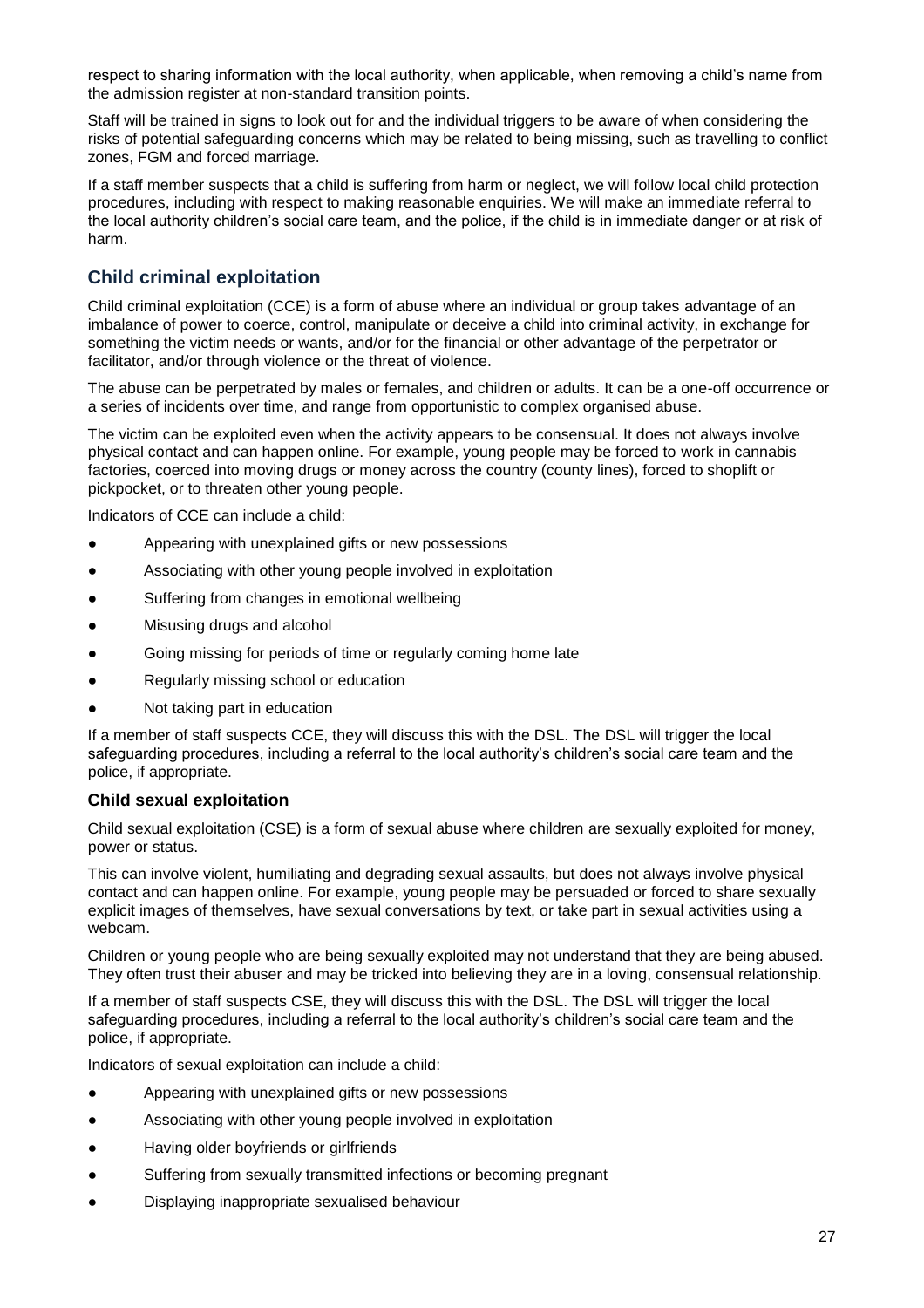- Suffering from changes in emotional wellbeing
- Misusing drugs and/or alcohol
- Going missing for periods of time, or regularly coming home late
- Regularly missing school or education, or not taking part in education

# **Domestic abuse**

Children can witness and be adversely affected by domestic abuse and/or violence at home where it occurs between family members. In some cases, a child may blame themselves for the abuse or may have had to leave the family home as a result.

Exposure to domestic abuse and/or violence can have a serious, long-lasting emotional and psychological impact on children.

If police are called to an incident of domestic abuse and any children in the household have experienced the incident, the police will inform the key adult in school (usually the designated safeguarding lead) before the child or children arrive at school the following day. This is the procedure where police forces are part of [Operation Encompass](https://www.operationencompass.org/)

The DSL will provide support according to the child's needs and update records about their circumstances.

### **Homelessness**

Being homeless or being at risk of becoming homeless presents a real risk to a child's welfare.

The DSL and deputy will be aware of contact details and referral routes into the local housing authority so they can raise/progress concerns at the earliest opportunity (where appropriate and in accordance with local procedures).

Where a child has been harmed or is at risk of harm, the DSL will also make a referral to children's social care.

# **So-called 'honour-based' abuse (including FGM and forced marriage)**

So-called 'honour-based' abuse (HBA) encompasses incidents or crimes committed to protect or defend the honour of the family and/or community, including FGM, forced marriage, and practices such as breast ironing.

Abuse committed in this context often involves a wider network of family or community pressure and can include multiple perpetrators.

All forms of HBA are abuse and will be handled and escalated as such. All staff will be alert to the possibility of a child being at risk of HBA or already having suffered it. If staff have a concern, they will speak to the DSL, who will activate local safeguarding procedures.

### **FGM**

The DSL will make sure that staff have access to appropriate training to equip them to be alert to children affected by FGM or at risk of FGM.

Section 7.3 of this policy sets out the procedures to be followed if a staff member discovers that an act of FGM appears to have been carried out or suspects that a pupil is at risk of FGM.

Indicators that FGM has already occurred include:

- A pupil confiding in a professional that FGM has taken place
- A mother/family member disclosing that FGM has been carried out
- A family/pupil already being known to social services in relation to other safeguarding issues
- A girl:
- o Having difficulty walking, sitting or standing, or looking uncomfortable
- o Finding it hard to sit still for long periods of time (where this was not a problem previously)
- o Spending longer than normal in the bathroom or toilet due to difficulties urinating
- o Having frequent urinary, menstrual or stomach problems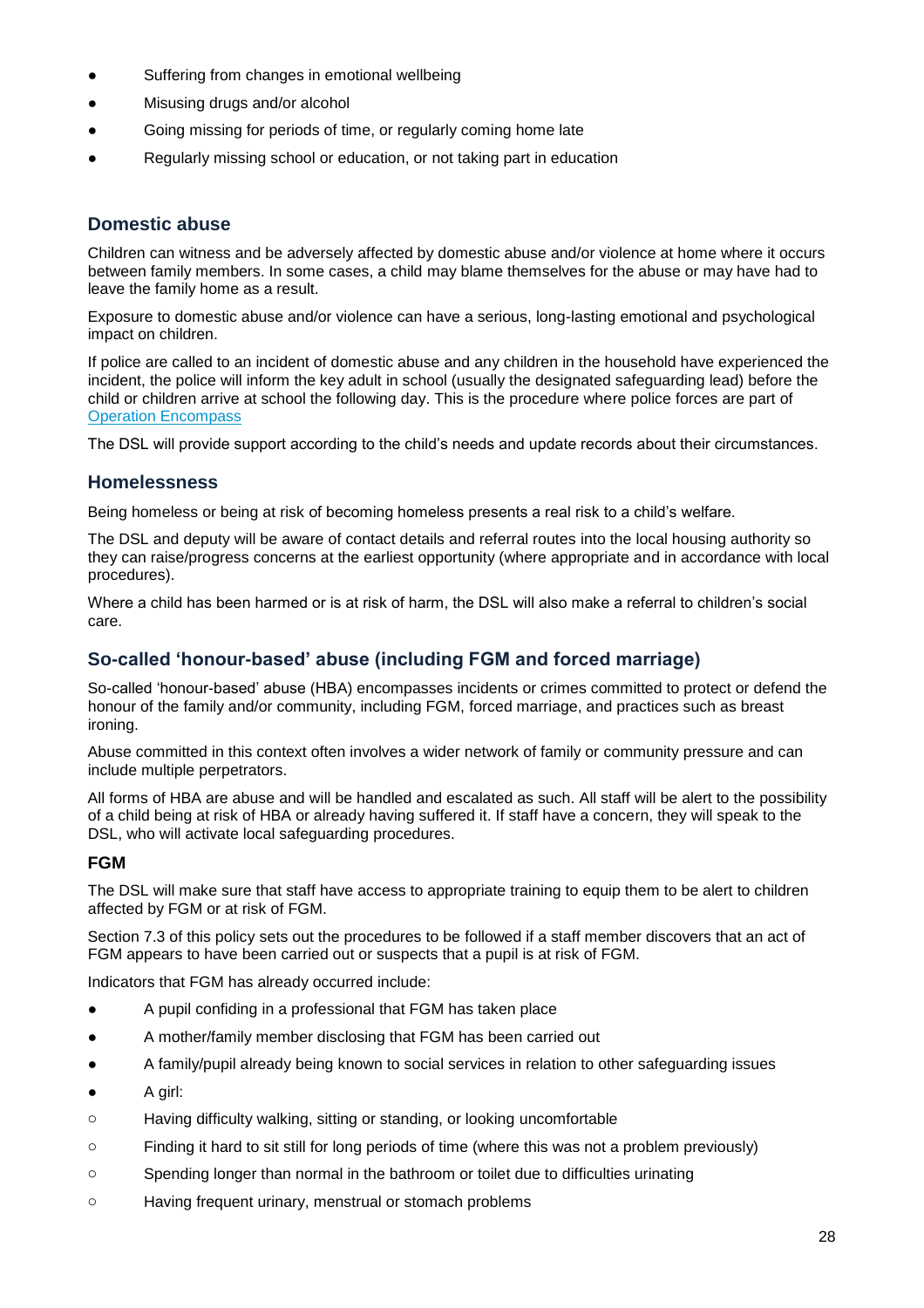- o Avoiding physical exercise or missing PE
- o Being repeatedly absent from school, or absent for a prolonged period

o Demonstrating increased emotional and psychological needs – for example, withdrawal or depression, or significant change in behaviour

- o Being reluctant to undergo any medical examinations
- o Asking for help, but not being explicit about the problem
- o Talking about pain or discomfort between her legs

Potential signs that a pupil may be at risk of FGM include:

- The girl's family having a history of practising FGM (this is the biggest risk factor to consider)
- FGM being known to be practised in the girl's community or country of origin
- A parent or family member expressing concern that FGM may be carried out

A family not engaging with professionals (health, education or other) or already being known to social care in relation to other safeguarding issues

● A girl:

o Having a mother, older sibling or cousin who has undergone FGM

o Having limited level of integration within UK society

o Confiding to a professional that she is to have a "special procedure" or to attend a special occasion to "become a woman"

o Talking about a long holiday to her country of origin or another country where the practice is prevalent, or parents stating that they or a relative will take the girl out of the country for a prolonged period

o Requesting help from a teacher or another adult because she is aware or suspects that she is at immediate risk of FGM

o Talking about FGM in conversation – for example, a girl may tell other children about it (although it is important to take into account the context of the discussion)

o Being unexpectedly absent from school

o Having sections missing from her 'red book' (child health record) and/or attending a travel clinic or equivalent for vaccinations/anti-malarial medication

The above indicators and risk factors are not intended to be exhaustive

### **Forced marriage**

Forcing a person into marriage is a crime. A forced marriage is one entered into without the full and free consent of one or both parties and where violence, threats, or any other form of coercion is used to cause a person to enter into a marriage. Threats can be physical or emotional and psychological.

Staff will receive training around forced marriage and the presenting symptoms. We are aware of the 'one chance' rule, i.e. we may only have one chance to speak to the potential victim and only one chance to save them.

If a member of staff suspects that a pupil is being forced into marriage, they will speak to the pupil about their concerns in a secure and private place. They will then report this to the DSL.

The DSL will:

Speak to the pupil about the concerns in a secure and private place

● Activate the local safeguarding procedures and refer the case to the local authority's designated officer

Seek advice from the Forced Marriage Unit on 020 7008 0151 or [fmu@fco.gov.uk](mailto:fmu@fco.gov.uk)

Refer the pupil to an education welfare officer, pastoral tutor, learning mentor, or school counsellor, as appropriate

# **Preventing radicalisation**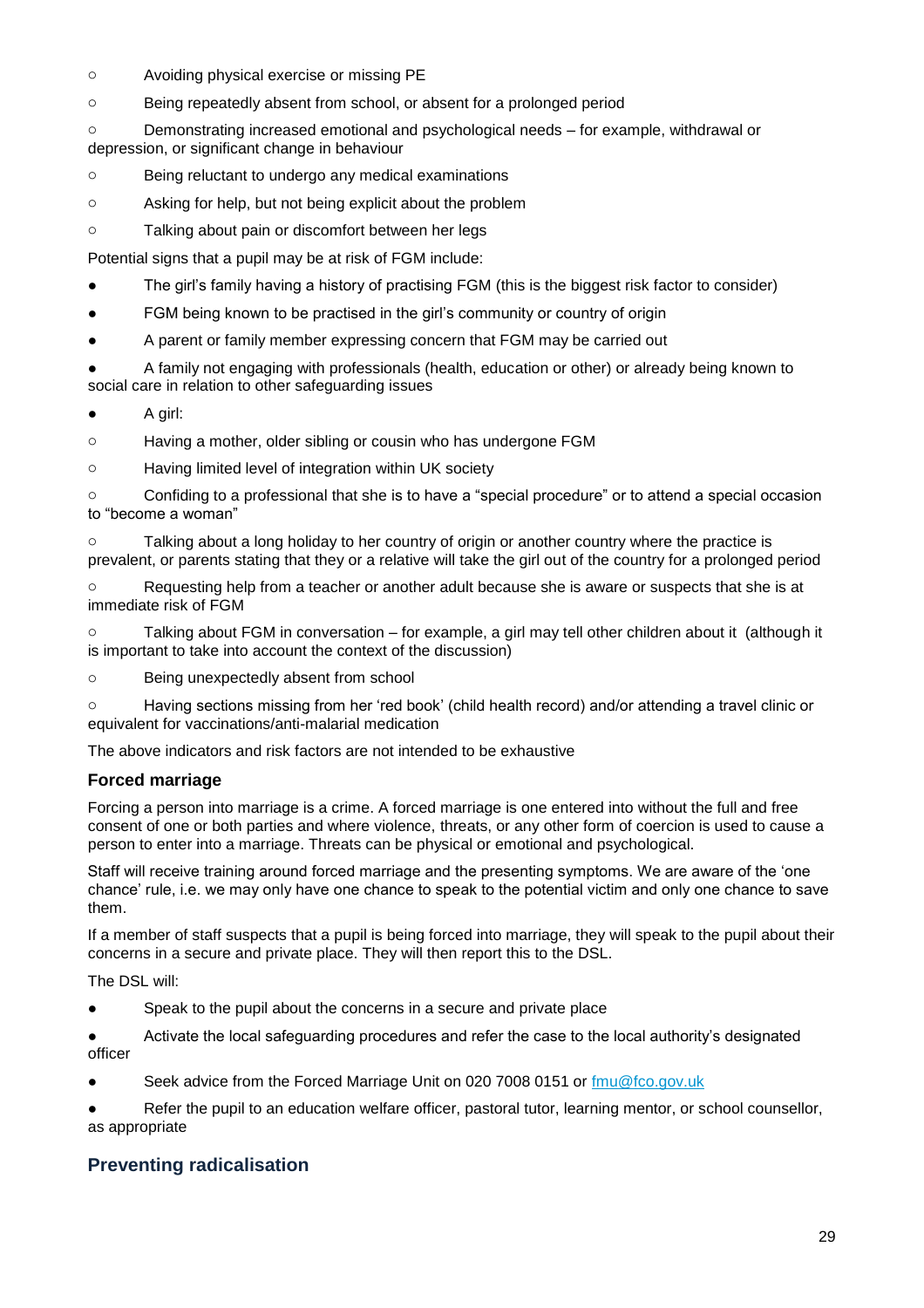Radicalisation refers to the process by which a person comes to support terrorism and extremist ideologies associated with terrorist groups

**Extremism** is vocal or active opposition to fundamental British values, such as democracy, the rule of law, individual liberty, and mutual respect and tolerance of different faiths and beliefs. This also includes calling for the death of members of the armed forces

- **Terrorism** is an action that:
- Endangers or causes serious violence to a person/people;
- Causes serious damage to property; or
- Seriously interferes or disrupts an electronic system

The use or threat of terrorism must be designed to influence the government or to intimidate the public and is made for the purpose of advancing a political, religious or ideological cause.

Schools have a duty to prevent children from being drawn into terrorism. The DSL will undertake Prevent awareness training and make sure that staff have access to appropriate training to equip them to identify children at risk.

We will assess the risk of children in our school being drawn into terrorism. This assessment will be based on an understanding of the potential risk in our local area, in collaboration with our local safeguarding partners and local police force.

We will ensure that suitable internet filtering is in place, and equip our pupils to stay safe online at school and at home.

There is no single way of identifying an individual who is likely to be susceptible to an extremist ideology. Radicalisation can occur quickly or over a long period.

Staff will be alert to changes in pupils' behaviour.

The government website **Educate Against Hate and charity [NSPCC](https://www.nspcc.org.uk/what-you-can-do/report-abuse/dedicated-helplines/protecting-children-from-radicalisation/)** say that signs that a pupil is being radicalised can include:

- Refusal to engage with, or becoming abusive to, peers who are different from themselves
- Becoming susceptible to conspiracy theories and feelings of persecution
- Changes in friendship groups and appearance
- Rejecting activities they used to enjoy
- Converting to a new religion
- Isolating themselves from family and friends
- Talking as if from a scripted speech
- An unwillingness or inability to discuss their views
- A sudden disrespectful attitude towards others
- Increased levels of anger
- Increased secretiveness, especially around internet use
- Expressions of sympathy for extremist ideologies and groups, or justification of their actions
- Accessing extremist material online, including on Facebook or Twitter
- Possessing extremist literature
- Being in contact with extremist recruiters and joining, or seeking to join, extremist organisations

Children who are at risk of radicalisation may have low self-esteem, or be victims of bullying or discrimination. It is important to note that these signs can also be part of normal teenage behaviour – staff should have confidence in their instincts and seek advice if something feels wrong.

If staff are concerned about a pupil, they will follow our procedures set out in section 7.5 of this policy, including discussing their concerns with the DSL.

Staff should **always** take action if they are worried.

### **Checking the identity and suitability of visitors**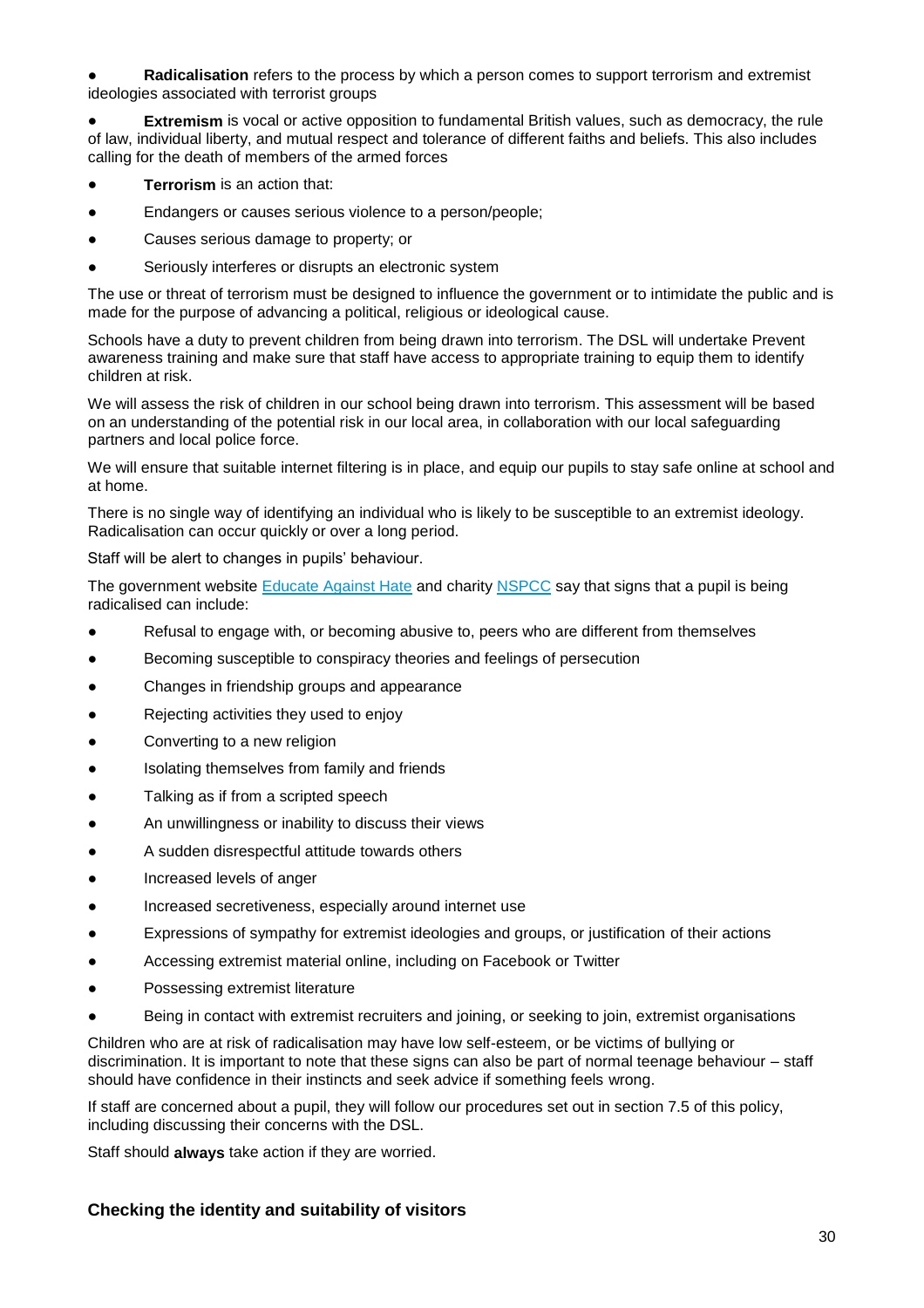All visitors will be required to verify their identity to the satisfaction of staff

If the visitor is unknown to the setting, we will check their credentials and reason for visiting before allowing them to enter the setting. Visitors should be ready to produce identification.

Visitors are expected to sign the visitors' book and wear a visitor's badge. We will not invite into the school any speaker who is known to disseminate extremist views, and will carry out appropriate checks to ensure that any individual or organisation using school facilities is not seeking to disseminate extremist views or radicalise pupils or staff.

### **Appendix 5: Coronavirus adaptations in the event of a full or partial closure**

In response to coronavirus all of the above should take place as far as possible. We expect all staff to be vigilant and **act immediately** on any safeguarding concerns. Adaptations and/or additions to the policy in this instance have been identified below.

**DSL:** Usually either the DSL (David Jones) or deputy DSL (Sally Turner) will be on site so any safeguarding concerns can be raised with them. If they are not on site staff should, in the first instance, contact the member of SLT who is on site. A decision can then be made whether to contact either the DSL or deputy DSL who will be contactable by telephone.

● MASH continues to operate as per usual therefore the usual procedures still apply and can be contacted on 02392 688793

### **Contact Plans**

● Karen Braham (looked after children link teacher) will continue to make contact with the virtual school and will also make regular contact with these families

As a school we will be making contact with a number of families who have been identified as potentially being vulnerable due to issues caused by the pandemic as well as those defined by the governments vulnerable list. Safeguarding issues will be acted on as necessary by the team and this will help provide the LA information as to the more general impact of the coronavirus across the city in order to assist city-wide support and planning. Parents will be asked if they consent to share information.

An identified worker from the LA (Emma Fitzgerald) will contact Sally Turner on a twice-weekly basis to discuss identified children. In Sally's absence David Jones will be the key contact.

### **Monitoring attendance**

As most children will not be attending school during this period of school closure, we will not be completing our usual attendance registers or following our usual procedures to follow up on non-attendance.

The exception to this is where any child we expect to attend school during the closure doesn't attend, or stops attending. In these cases we will:

- Follow up on their absence with their parents or carers, by telephone
- Notify their social worker, where they have one

We are using the Department for Education's daily online attendance form to keep an accurate record of who is attending school.

### **Outside School**

Where staff are interacting with children online they will continue to follow our staff code of conduct and acceptable use policy.

Teachers will communicate with pupils via the email facility of "purple mash" which is secure. At present we have decided to limit this email function to pupil/teacher emails rather than pupil to pupil.

Staff will continue to be alert to signs that a child may be at risk of harm online, and act on any concerns immediately.